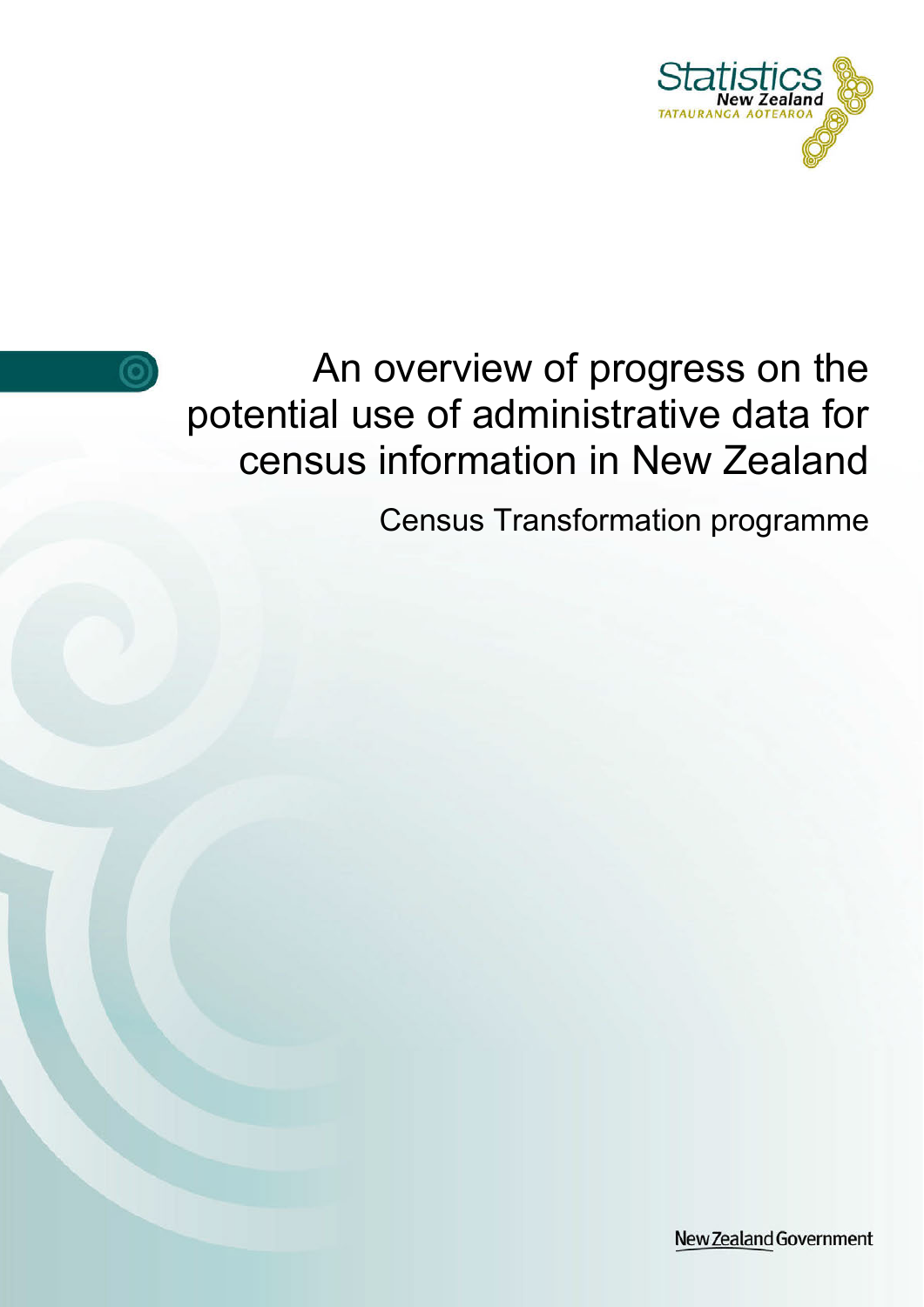

This work is licensed under the [Creative Commons Attribution 3.0 New Zealand](http://creativecommons.org/licenses/by/3.0/nz/deed.en) licence. You are free to copy, distribute, and adapt the work, as long as you attribute the work to Statistics NZ and abide by the other licence terms. Please note you may not use any departmental or governmental emblem, logo, or coat of arms in any way that infringes any provision of the [Flags, Emblems, and Names Protection Act 1981.](http://www.legislation.govt.nz/act/public/1981/0047/latest/DLM51358.html) Use the wording 'Statistics New Zealand' in your attribution, not the Statistics NZ logo.

#### **Liability**

While all care and diligence has been used in processing, analysing, and extracting data and information in this publication, Statistics New Zealand gives no warranty it is error free and will not be liable for any loss or damage suffered by the use directly, or indirectly, of the information in this publication.

#### **Citation**

Statistics New Zealand (2014). An overview of progress on the potential use of administrative data for census information in New Zealand: Census Transformation programme. Available from www.stats.govt.nz.

ISBN 978-0-478-42904-6 (online)

#### **Published in July 2014 by** Statistics New Zealand

Tatauranga Aotearoa Wellington, New Zealand

**Contact** Statistics New Zealand Information Centre: [info@stats.govt.nz](mailto:info@stats.govt.nz) Phone toll-free 0508 525 525 Phone international +64 4 931 4610 [www.stats.govt.nz](http://www.stats.govt.nz/)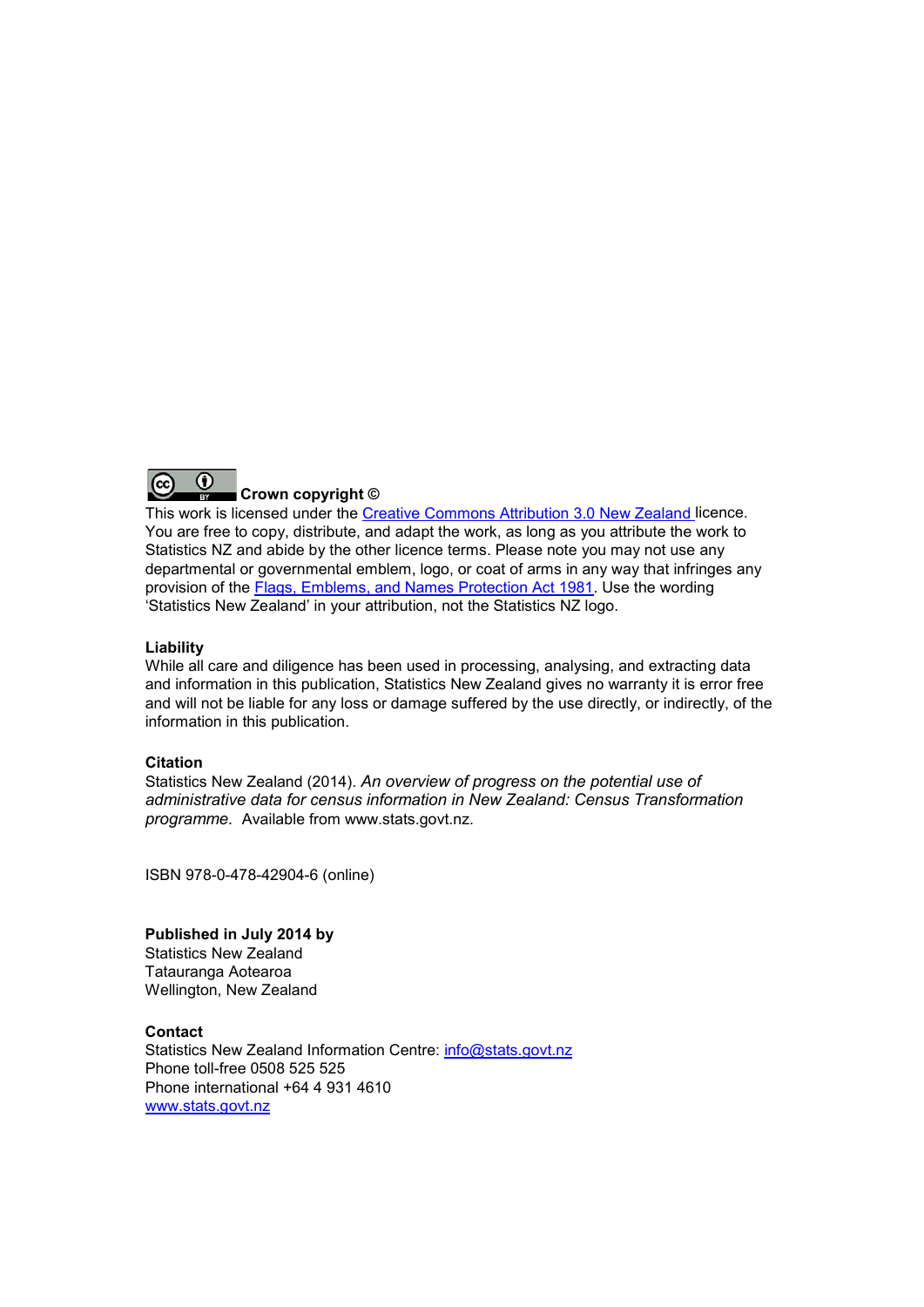

| 1 |                                                                                      |  |
|---|--------------------------------------------------------------------------------------|--|
| 2 |                                                                                      |  |
|   |                                                                                      |  |
|   |                                                                                      |  |
|   | Key challenges in producing census information from administrative data 8            |  |
| 3 | Census Transformation programme: A phased and iterative approach 10                  |  |
|   |                                                                                      |  |
|   |                                                                                      |  |
| 4 |                                                                                      |  |
|   | Using administrative data to count the population and identify where people live  11 |  |
|   | Using administrative data for information about the population (attributes)  15      |  |
|   |                                                                                      |  |
|   |                                                                                      |  |
| 5 |                                                                                      |  |
|   |                                                                                      |  |
|   |                                                                                      |  |
| 6 |                                                                                      |  |
|   |                                                                                      |  |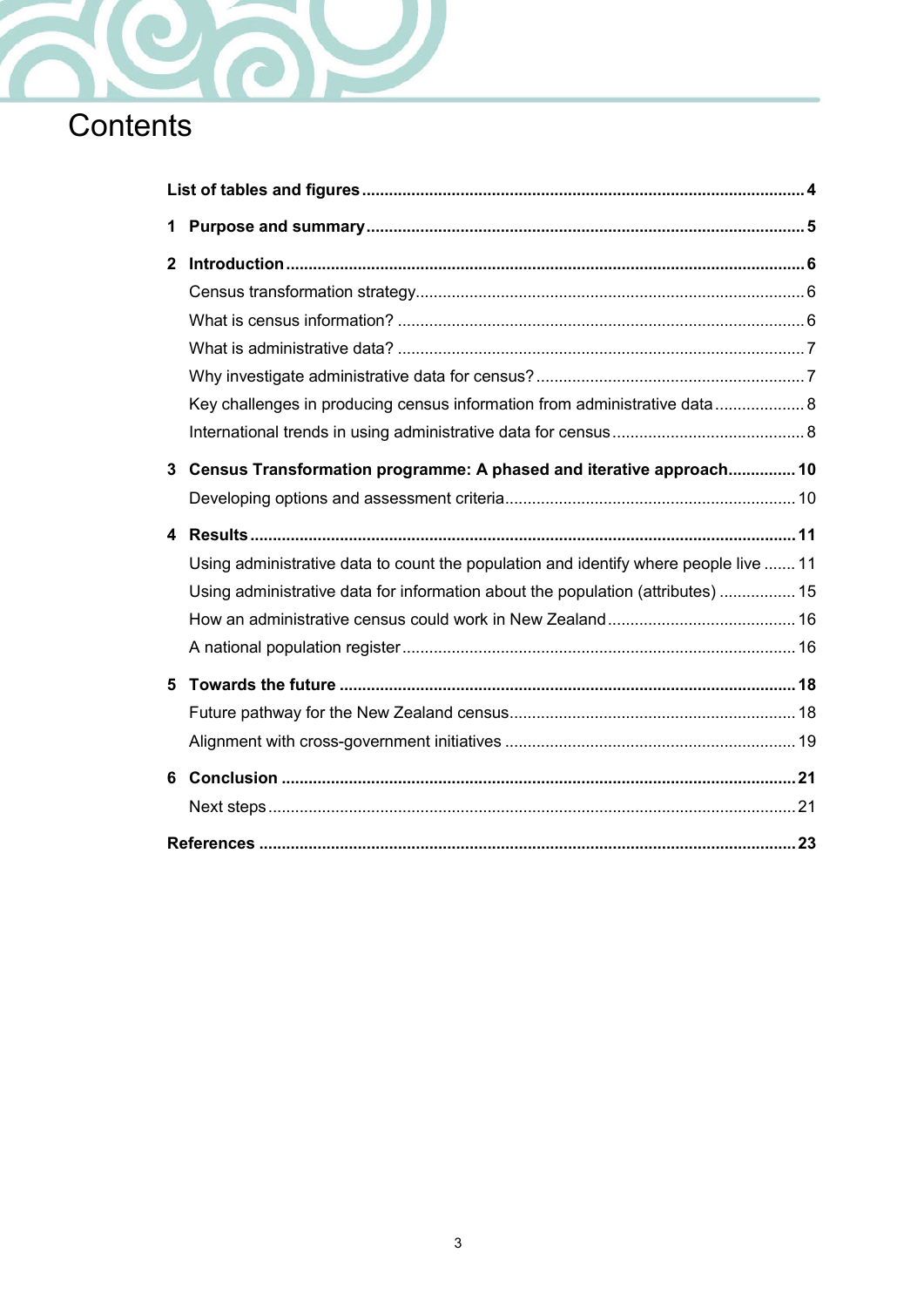

# <span id="page-3-0"></span>List of tables and figures

## **Figures by chapter**

| Figure 1: National coverage of three administrative datasets compared to the<br>Estimated Resident Population (ERP), males and females by single year of age, June             |     |
|--------------------------------------------------------------------------------------------------------------------------------------------------------------------------------|-----|
| Figure 2: National coverage of linked data (IDI tax, education, and external migration)<br>compared to the Estimated Resident Population (ERP), by single year of age and sex, |     |
| Figure 3: Territorial authority areas: coverage of linked data (IDI tax, education, and<br>external migration) compared to the Estimated Resident Population, June 2010 13     |     |
| Figure 4: Selected Territorial Authority areas: coverage of linked data (IDI tax,<br>education and external migration) compared to the Estimated Resident Population           |     |
|                                                                                                                                                                                | .18 |
|                                                                                                                                                                                |     |
|                                                                                                                                                                                |     |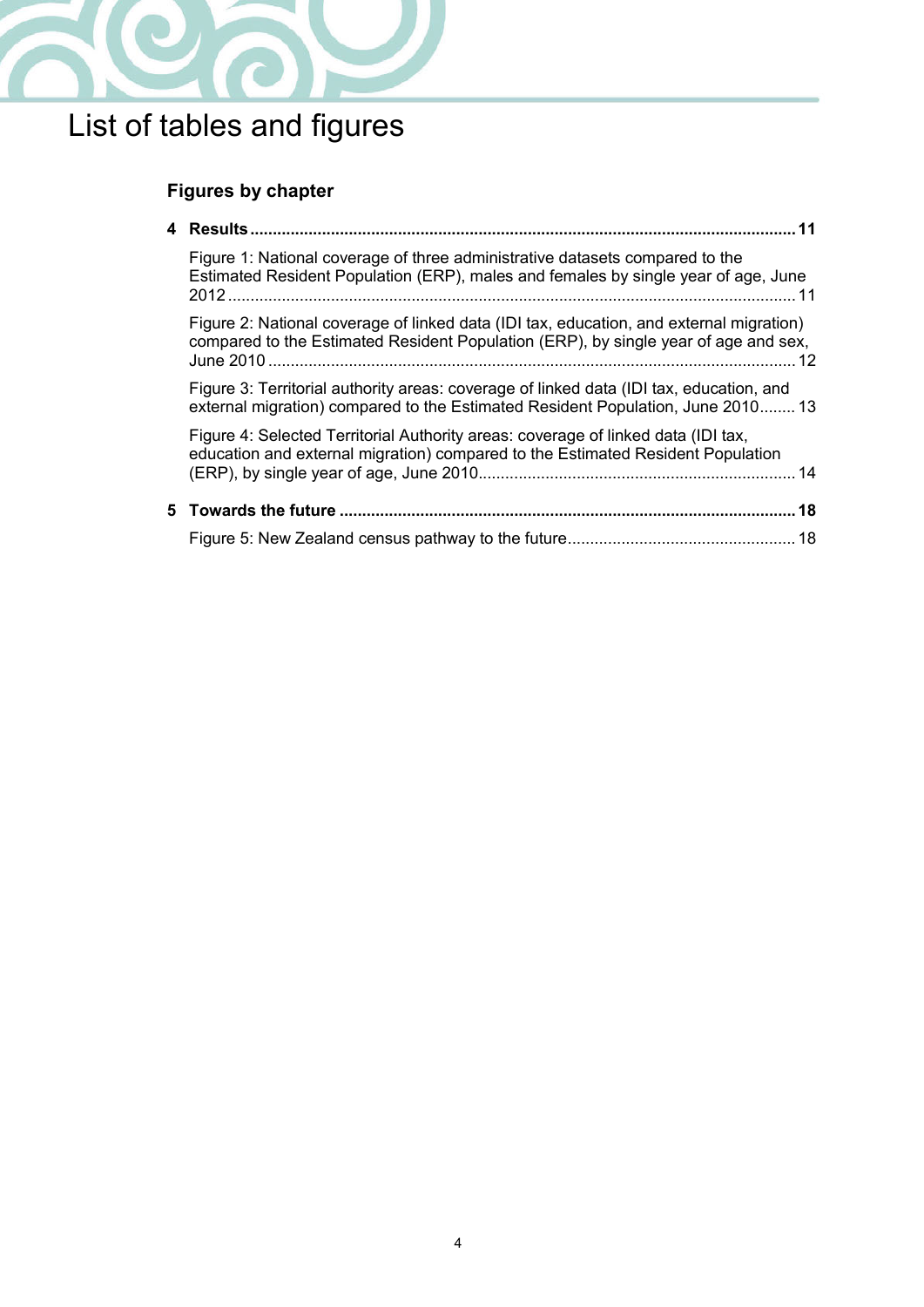

## <span id="page-4-0"></span>1 Purpose and summary

This paper provides an update on the progress of Statistics New Zealand's investigation of administrative data sources as a means of providing census information in the future.

In March 2012 the New Zealand Government agreed to a census transformation strategy which has two strands: to focus in the short to medium term on modernising the current census model and creating efficiencies; and to investigate alternative ways of producing small-area population and socio-demographic statistics in the long term. This includes the possibility of changing the census frequency to every 10 years, and exploring the feasibility of producing census information from administrative data sources in the longer term.

Early investigations show that existing administrative data sources cannot at present act as a replacement for current census and population statistics, but have also indicated some good potential uses in the current census model. A future pathway has been identified that builds from a modernised digital form of the current census to a possible administrative census in future.

Two approaches appear to offer feasible solutions for an administrative census if barriers can be overcome:

- Creation of a national population register where the administrative function is closely aligned with the census need to count the population. This approach is the basis for successful international examples. However in the New Zealand context, other benefits for government would need to be identified and consideration given to privacy and cultural issues. It is Statistics NZ assumption that there will be no New Zealand national population register in the next 10 to 20 years.
- Alternatively, linking multiple existing administrative data sources shows promise as a statistical solution to produce population counts that would avoid the need to survey everyone. This approach is the current focus of our investigations.

In either case, a sample survey component would also be needed. A coverage survey is necessary to provide an independent validation of the administrative data. A large scale sample survey may be necessary for census information which cannot be obtained from administrative sources.

While there are major limitations in the administrative sources available at present, recent government initiatives within Better Public Services and the Government ICT Strategy offer real opportunities for enhancing the statistical value of administrative data and systems. To contribute significantly to the ability to use government data for statistical purposes in general, new developments would need to recognise the basic principle that statistical use is built in by design.

The work programme will continue through 2014 and 2015, with a further report in late 2015, sufficient to enable the Government to agree a preferred future direction for the New Zealand Census.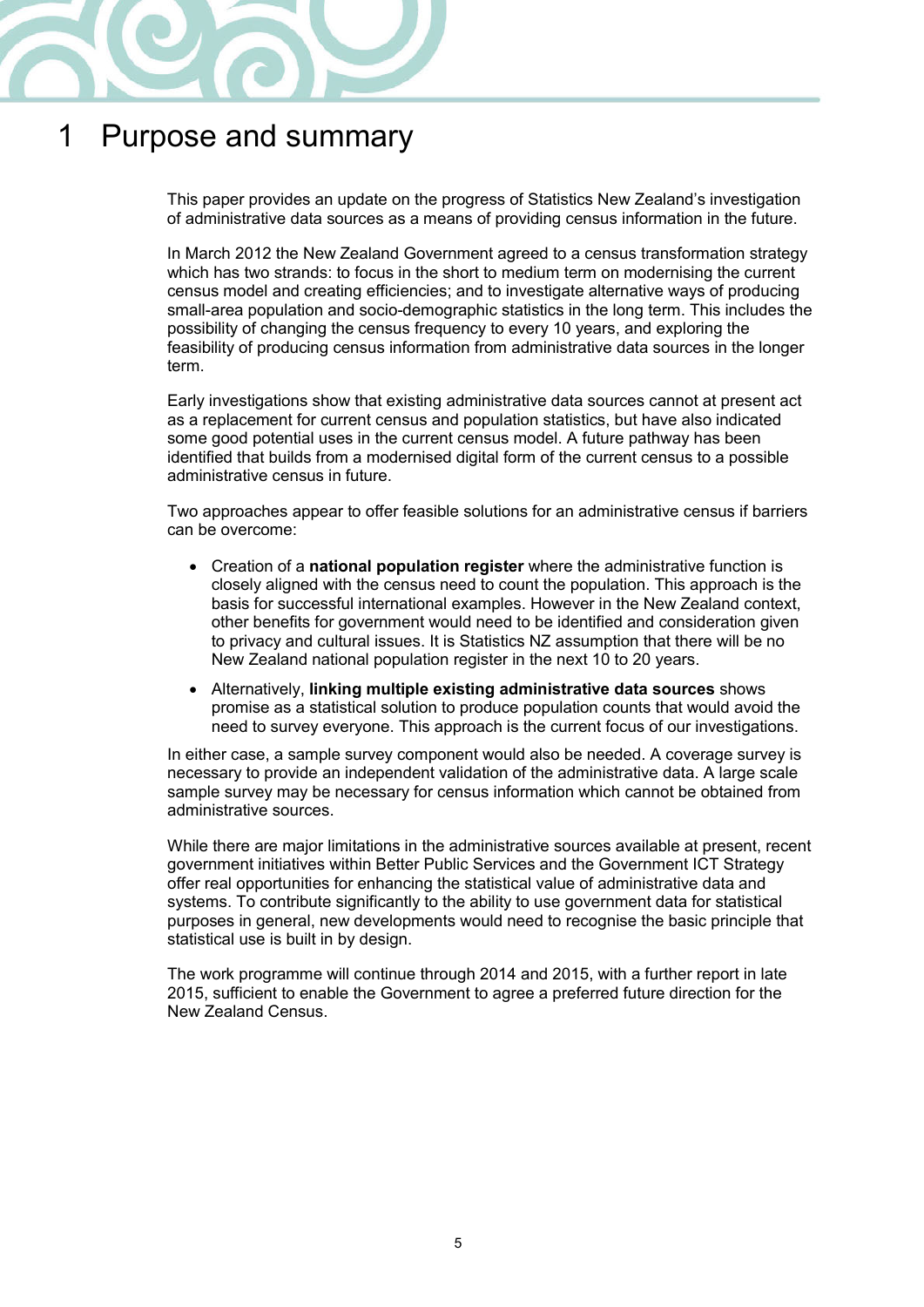

## <span id="page-5-0"></span>2 Introduction

## <span id="page-5-1"></span>Census transformation strategy

The census transformation strategy was agreed with the Government in March 2012. The strategy and considerations feeding into it are described in **Transforming the New** [Zealand Census of Population and Dwellings: Issues, options, and strategy](http://www.stats.govt.nz/methods/research-papers/topss/transforming-nz-census-pop-dwell.aspx) (Statistics NZ, 2012). In summary, the strategy calls for:

- a focus in the short to medium term on modernising the current census model and creating efficiencies
- a work programme to investigate alternative ways of producing small-area population and socio-demographic statistics in the long term. This includes the possibility of changing the census frequency to every 10 years and exploring the feasibility of producing census information from administrative data sources in the long term.

A phased approach through to the mid-2020s was proposed to manage the implementation of the census transformation strategy and enable the Government to make future investment choices as the options become clearer and the associated risks better understood.

For the first phase, a three-year work plan has been developed within Statistics NZ's Census Transformation programme. This information paper provides an overview of early progress made on the long-term strand of the strategy: investigations into the feasibility of using administrative sources to produce census information. These early findings have implications for the next census and the future census pathway, and have formed the basis for the first progress report to the Government.

### <span id="page-5-2"></span>What is census information?

The census is about counting everyone, once, only once, and in the right place. It is about counting people in the place where they live, and about creating a picture of communities. This means local communities in the geographic sense, and also small but distinct and important groups such as iwi, Pacific peoples, new migrants, single income or single parent families, and crowded households.

Census information can be split into two types: counts and attributes.

Counts: Includes counts of dwellings and people, down to small geographic areas.

Attributes: The census provides a range of socio-economic information about small subpopulations and for small geographic areas. Attributes include information about education, work and income, ethnicity and culture, health, housing, households, and families.

There is an enduring need for the finely grained information about small area population and socio-economic characteristics currently based on the periodic census.

The current census model in New Zealand is a full-enumeration survey of the population conducted every five years. A coverage survey (the Post-Enumeration Survey) is held immediately after the census to measure net census undercount.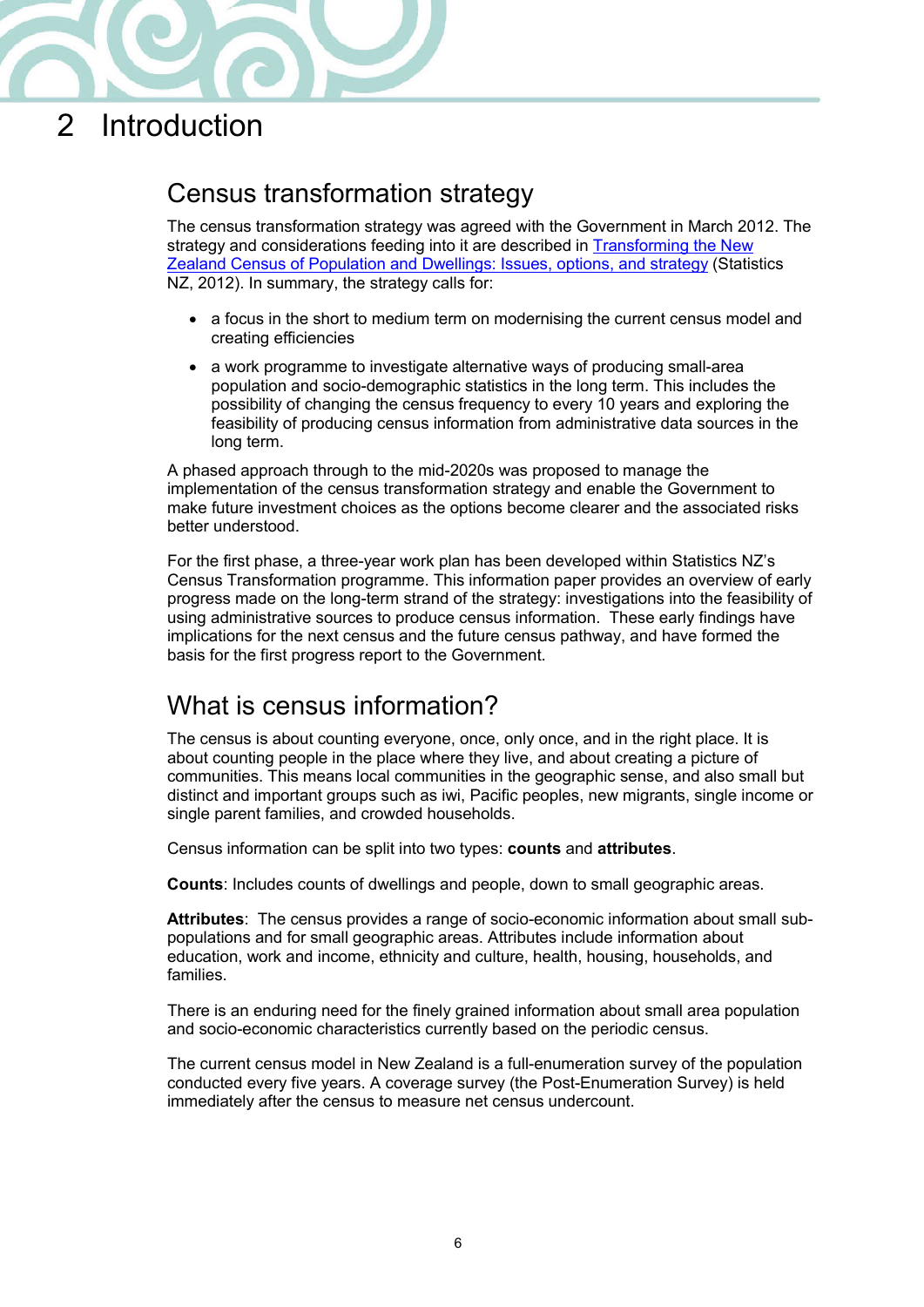The census counts form the basis for official population statistics<sup>[1](#page-6-2)</sup>. Population estimates are updated between censuses using measures of population change derived from administrative data from birth and death registrations and external migration. While several additional administrative sources inform the updated population estimates for geographic areas within New Zealand, these subnational population estimates are much more difficult to produce due to the lack of a direct measure of movements within New Zealand. Determining the change in population is especially important in New Zealand because of the high mobility of New Zealanders.

The census and the same administrative sources also form the basis for projections of future populations.

Producing census and population statistics information is now an integrated system that relies on a combination of a full census survey, sample survey, and administrative data. Investigations into an administrative census are about how this information might be produced in future, and to what quality. The question is to understand where the most effective balance of survey and administrative data lies.

## <span id="page-6-0"></span>What is administrative data?

Administrative data can be defined as data that is collected by government agencies or private organisations in the course of conducting their business or services. It is data that is not collected primarily for statistical purposes. Rather it is collected for operations such as delivering a 'service' (eg the health service, tax payments), or legal requirements to register events (eg births, deaths, marriages) or as a record of transactions or events (eg overseas travel journeys). The population (*who* is included in the data source) and data content (*what* information is collected) is defined by the organisation responsible and they have primary control of the methods by which the administrative data are collected and processed. As a result, administrative data differs in nature, scope, and quality from data collected through the census or surveys, where control of who is asked for what information is in the hands of the statistical agency.

A rapid increase in digitisation has meant that administrative data has become more abundant and more accessible. Combined with improvements in technology and methods of combining and analysing large datasets, this has resulted in more opportunities for using it for official statistics. The more recent 'tsunami' of big data sources and the new methods being applied by the commercial sector add another dimension.

## <span id="page-6-1"></span>Why investigate administrative data for census?

There has been a long history of using administrative data for official statistics. The benefits of making wider re-use of administrative data for statistical purposes are wellrecognised internationally and [Statistics New Zealand Strategic Plan 2010–20](http://www.stats.govt.nz/about_us/what-we-do/our-publications/snz-strategic-plan-2010-20.aspx) includes a strategic priority to maximise the use of administrative data in producing official statistics. The main benefits of using administrative data for official statistics are:

• reduced collection costs

 $\ddot{ }$ 

- reduced respondent burden by using the same data multiple times
- improving quality and increasing the range of research possibilities and relevant statistical outputs.

The potential for a major step change in reducing the cost of census information is the main driver for considering a shift to an administrative census in the long term. Another

<span id="page-6-2"></span><sup>&</sup>lt;sup>1</sup>Population estimates or the estimated resident population (ERP), and population projections can be found at: [http://www.stats.govt.nz/browse\\_for\\_stats/population/estimates\\_and\\_projections.aspx](http://www.stats.govt.nz/browse_for_stats/population/estimates_and_projections.aspx)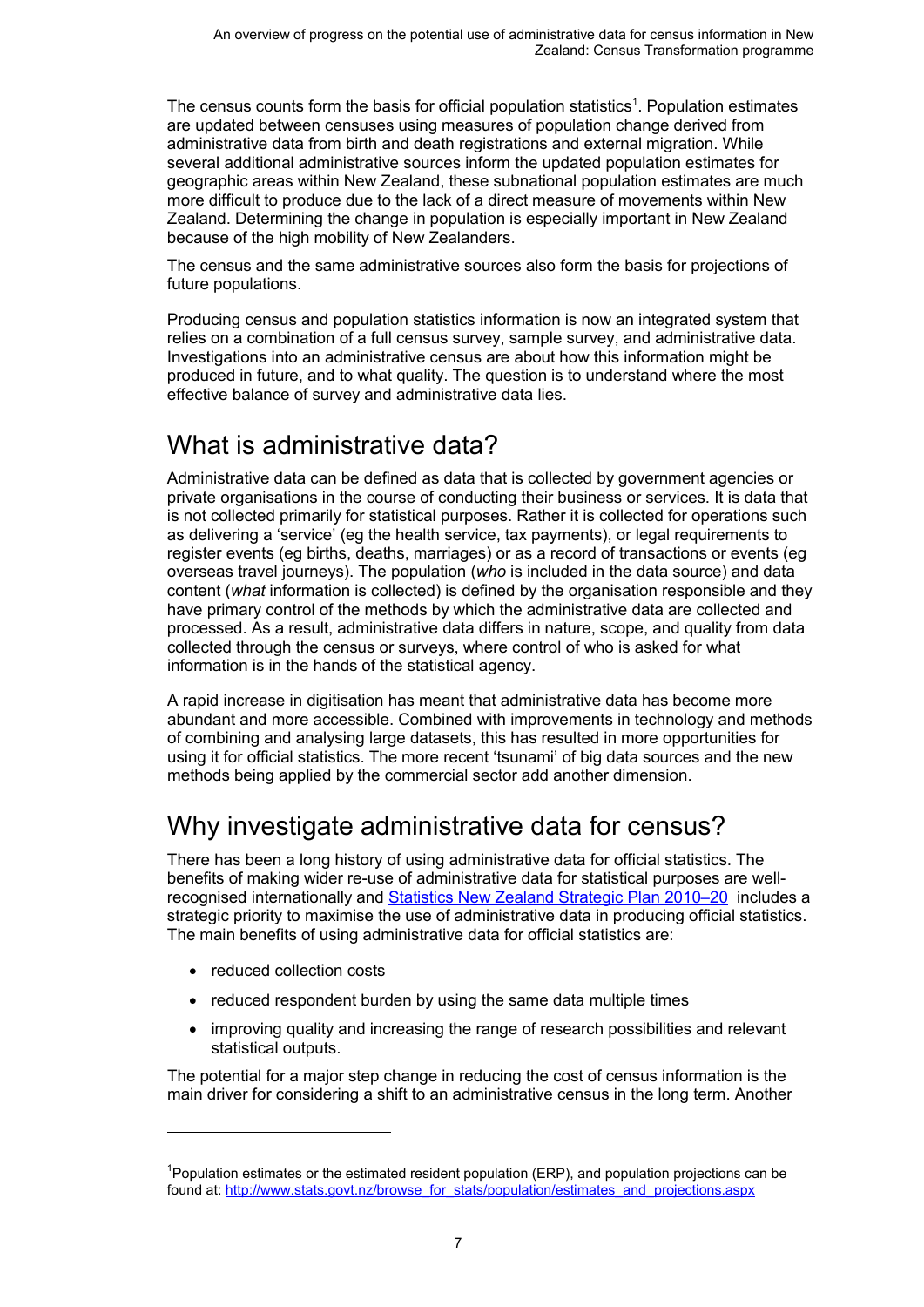advantage is the potential to increase the frequency of census information from what can be provided in a periodic census held every five years or every 10 years. There is also potential for selective use of administrative data to reduce costs, reduce respondent burden, and improve data quality in the current census model. At the same time there are constraints and risks associated with using administrative data. In the census context the main risks are loss of respondent trust, a lowering of data quality, a narrower range of variables, and the potential for disruption to supply.

### <span id="page-7-0"></span>Key challenges in producing census information from administrative data

In producing census information from administrative data, the key challenges are related to the comprehensive nature of census information and the high quality standards needed to meet critical uses. These census requirements can be in opposition to the nature of administrative data. While the specifics of what is essential census information are yet to be tested, it is clear that three core functions need to be met:

- achieve comprehensive coverage of the New Zealand population including core demographic variables (age, sex, ethnicity, Māori descent)
- ensure that people can be located where they usually live
- ensure the dataset has sufficient personal and household attributes to inform a range of programme development, investment, and resource allocation needs.

The first requirement of a census, to count everyone only once, is central. Difficulties arise because administrative data is not comprehensive by its nature (health data is a health service register, education data are mainly children and young adults) and may include too many people, while missing others.

In addition to coverage issues, if information is not important or necessary for an administrative purpose, data may not be collected or may be of poor quality. This affects the need to locate people where they live. For example, as agencies move services online, residential addresses become less important as a contact point and may not be captured well.

And it has a major effect on the extent and usefulness of personal and household information. For example, when ethnicity is not a determinant of programme participation, it may not be asked, or if it is asked, there is less incentive for an agency to ensure the ethnicity data collected is of good quality.

### <span id="page-7-1"></span>International trends in using administrative data for census

More specific illustration of the value of using administrative data for census can be found by considering overseas experience. Many countries, particularly in Europe, are seeking to reduce their census costs by obtaining census information directly from administrative registers held by government agencies (eg Tonder 2008, Valente 2010, United Nations 2007 and 2011).

Countries such as Denmark, Norway, and Sweden, that have made a successful transition to a fully register-based census, report costs for their census at around 10 percent or less of a full survey-based census, though this does not include the costs of maintaining the associated administrative systems. The transition has occurred over a period of 20–30 years, and they have had to establish the following infrastructure:

- a national population register
- a national address register (and building and dwelling registers in some cases)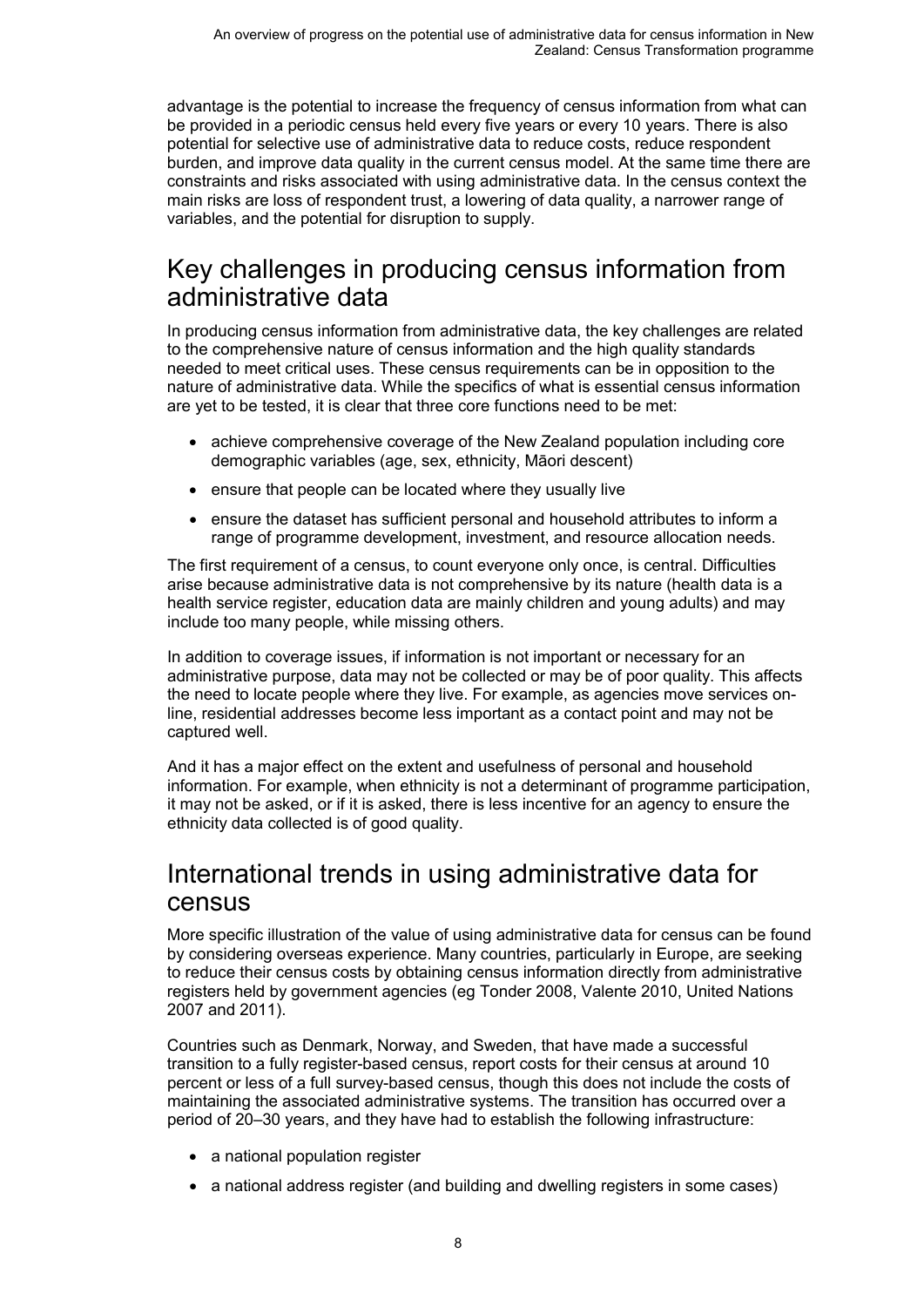- accurate linking between administrative systems (a unique personal identifier)
- compulsory notification of address change.

Political and public acceptance of the need for a population register and personal identity number, and accurate and timely capture of address changes are prerequisites for this model. It also demands close cooperation between the statistical agency, register authorities, and the public administration. Large cost savings have been achieved because the base registers have the same purpose as the census – namely maintaining an up-to-date list of everyone in the country and where they live. The national population registers are embedded in the fabric of government administration, and are a normal part of participation in everyday activities like work, housing, paying taxes, and receiving social benefits. The costs are met by government because of the administrative purpose.

The full register-based census of the Nordic countries is the most advanced example. More common is a combined approach, where administrative data is used where available (often a national population register and address register to support the basic population counts) as well as surveys. Sample surveys are used for the census population attribute information, and coverage surveys may be used to check and adjust the administrative population lists. Countries using a combined approach include Germany, Poland, Israel, and Switzerland. While these combined approaches do appear to achieve cost reductions, the savings are not as significant as the fully register-based census models (Table 4 UNECE 2009).

The Office for National Statistics (ONS) in the United Kingdom is actively investigating the feasibility of an administrative census without a national population register. The ONS experience is particularly relevant to New Zealand because of the similarity in legal, cultural, and historical contexts.

User consultation was undertaken on two possible options for their future censuses:

- An online decennial census replacing the traditional paper census (the census in 2011 for the first time allowed online responses for those who wished)
- Annual population statistics derived from the use and re-use of administrative data supplemented by household surveys.

The National Statistician has recommended a predominantly online census in 2021, supplemented by increased use of administrative data and surveys in order to enhance the statistics from the 2021 Census and improve annual statistics between censuses (Office for National Statistics, 2014).

The next section provides an outline of Statistics NZ's approach to the investigation of alternative data sources for census information. Section 4 shows some results from investigations of administrative data, and provides a brief description of two options for an administrative census. The final sections look to the future. Section 5 describe a future pathway, building on a modernised version of the current census, and discusses the need for a whole of government approach to exploring an administrative census. The paper concludes with the next steps in the work plan.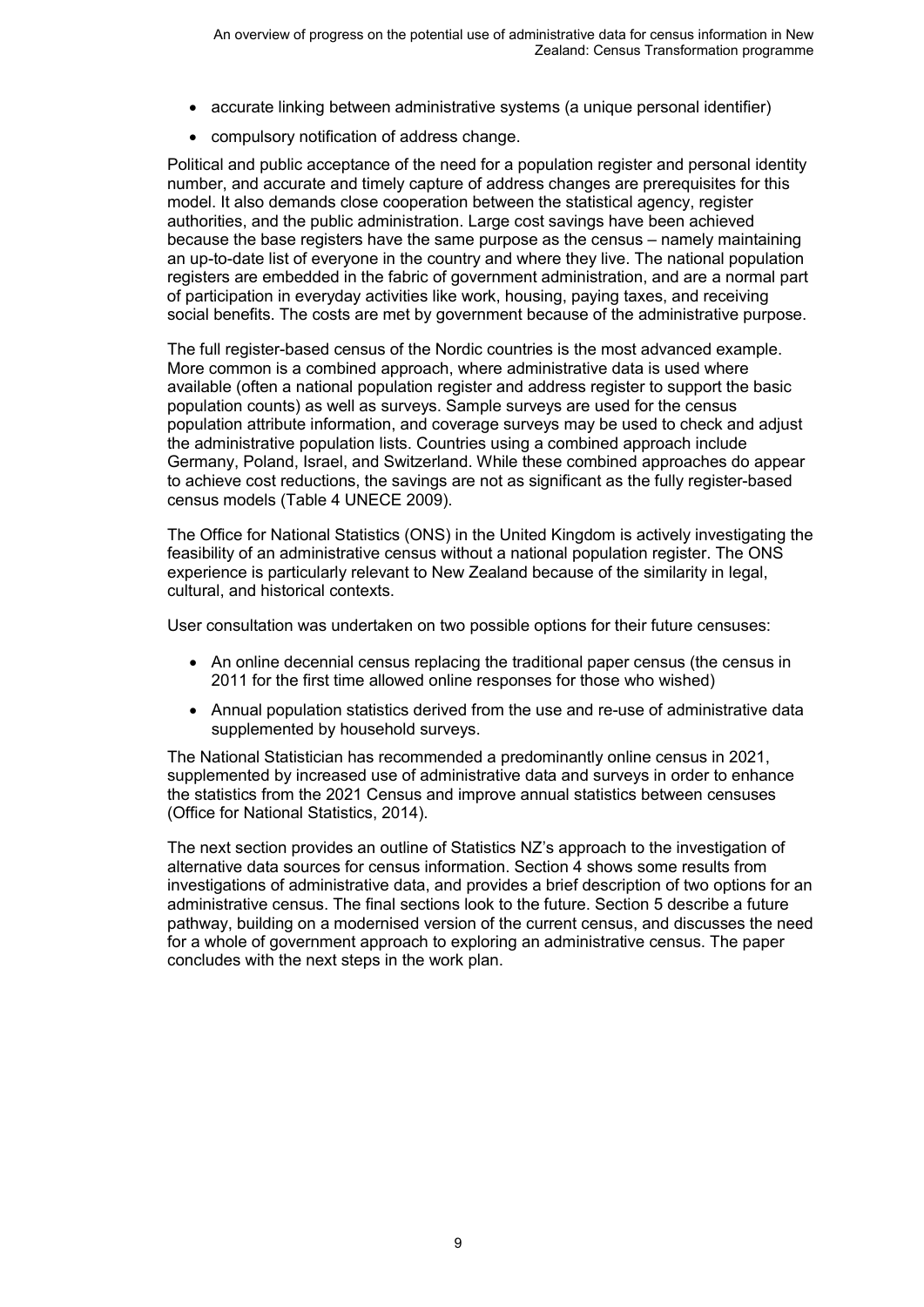

## <span id="page-9-0"></span>3 Census Transformation programme: A phased and iterative approach

Statistics NZ's investigation into the potential for an administrative census takes a phased and iterative approach. The first phase is designed to provide an evidence base that is sufficient to inform a decision in 2015 on the preferred direction for future development of the New Zealand census. The early focus is on developing an understanding of future census information requirements, and the ability of administrative sources to meet those requirements. The first iteration of work is designed with a broad scope, but limited depth. The findings will guide the direction of further effort and in-depth analysis. Developing the most likely approach is also providing focus to subsequent work on policy and legislative requirements.

### <span id="page-9-1"></span>Developing options and assessment criteria

An initial group of five conceptually based options for how an administrative census might work in New Zealand has been identified as a set of working assumptions on which to base technical investigations (Bycroft, 2013a). Three survey-based options (a five-yearly census, 10-yearly census and 10-yearly short-form census with annual survey) are also included as possible options for future censuses, but are not reported on in this paper.

Draft assessment criteria have been developed to assess options. The options and assessment criteria are being refined in an iterative process as investigations progress. Our current understanding of the two best administrative-based options is outlined below.

High-level assessment criteria include benefit, cost, and risk dimensions, but also specifically identify public acceptability, public burden, and technical feasibility (whether it can be done).

The main focus of investigations in the first year has been on assessing the technical feasibility of using administrative sources to produce census information. From the perspective of statistical use, administrative data is often 'noisy', incomplete, and subject to change. The first step is to understand how disparate sources can be brought together to produce population counts and socio-economic attributes. While not excluding the possibility of using commercial, social media, or other big data sources, the first investigations are based on administrative data generated through government activities.

The investigation of administrative sources to produce census information is complex and time-consuming. The most critical requirement to produce detailed counts of the whole population may sound simple, but is actually a difficult and technical issue. The wide range of attribute information collected on the census questionnaire imposes a corresponding volume of searching and analysis of many administrative sources. The initial investigations reported below have been targeted firstly to analysis of data that could provide the most important population counts and is already available to Statistics NZ, and secondly to a broad first cut of possible sources for attributes using information about the data source (metadata).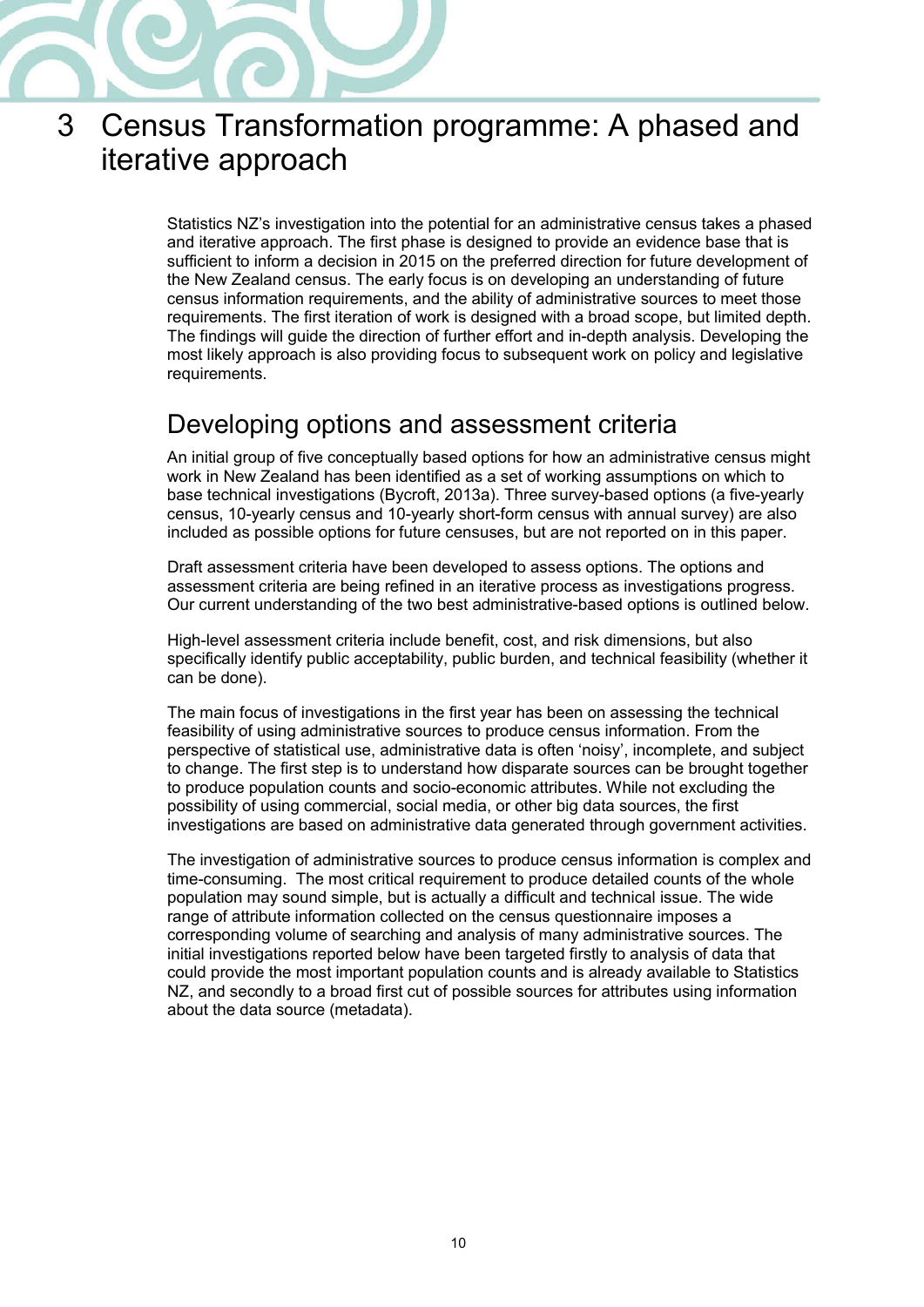

## <span id="page-10-0"></span>4 Results

### <span id="page-10-1"></span>Using administrative data to count the population and identify where people live

Administrative data sources have been assessed to measure how close they are to official population statistics. Initial work has shown that currently available administrative sources could not produce population counts in place of the census in the near term. While early investigations show some promise that linked data can produce an adult population by age and sex that is reasonably close to the official estimated resident population, there are major limitations in the administrative sources available at present for producing more detailed sub-national and ethnic populations.

Investigation of single data sources showed that none would be suitable on their own (Statistics NZ, 2013). While individual sources have parts of the age-sex distribution where they individually have good coverage, they each miss significant sub-groups (figure 1).

#### <span id="page-10-2"></span>**Figure 1**



**National coverage of three administrative datasets compared to the Estimated Resident Population (ERP), males and females by single year of age, June 2012**

Note: PHO is Primary Health Organisation data from the Ministry of Health.

#### Source: Statistics New Zealand

If single sources are not sufficient on their own, does linking data sources improve the situation?

Figures 2 to 4 shows results of investigating the linked administrative data available at present through the Statistics NZ Integrated Data Infrastructure environment (IDI) (Gibb and Shrosbree, 2014). In figure 2, a population derived from linked tax, education, and external migration data is compared to the official population figures. The administrative construct shows good agreement at the national level for ages 15 and over, although this varies between age groups, with some being systematically under-counted and other ages over-counted. Not enough information about children was available in the IDI to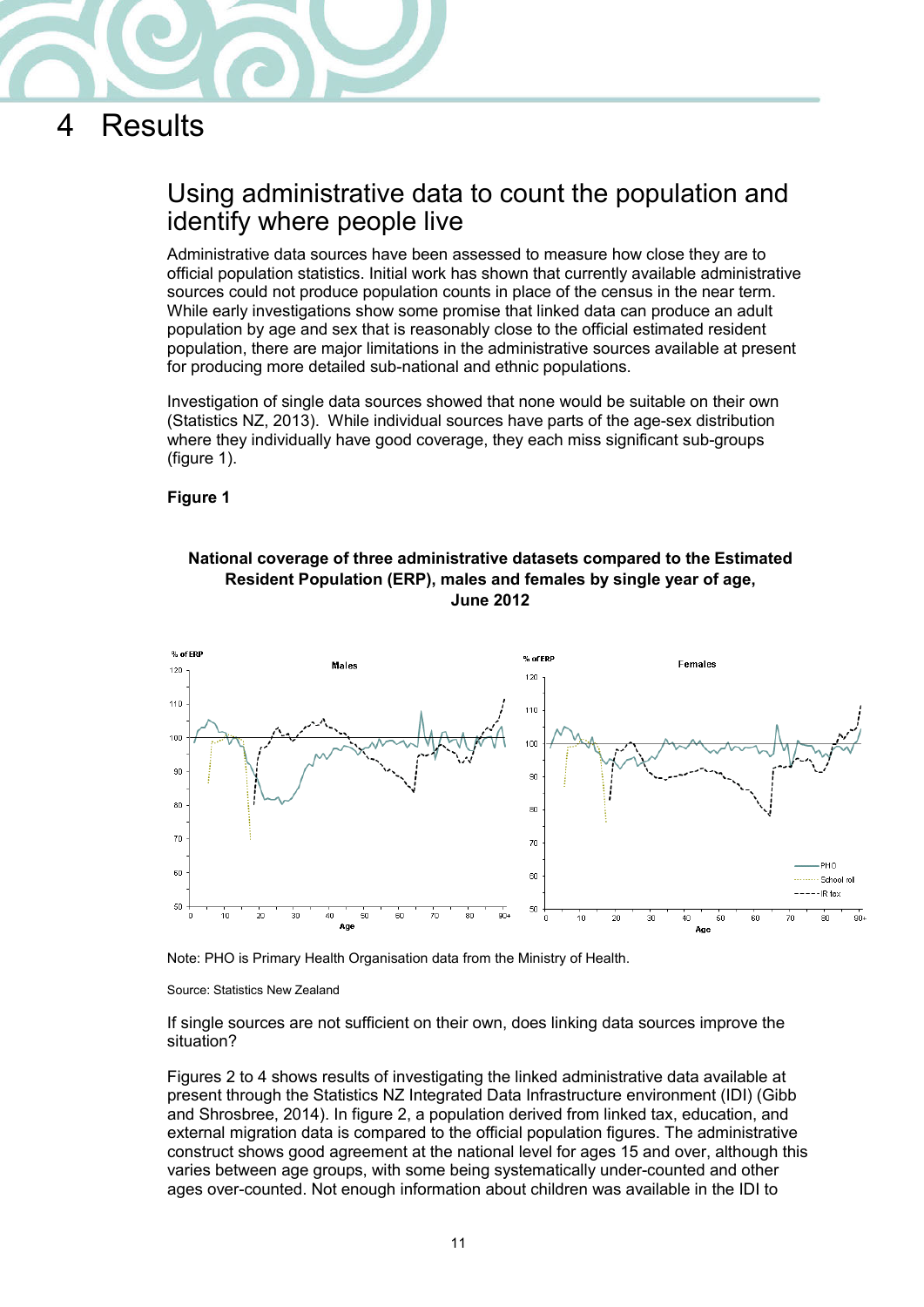attempt to measure ages under 15 years. Nor was there sufficient ethnic information available at the time of this investigation.

#### <span id="page-11-0"></span>**Figure 2**

#### **National coverage of linked data (IDI tax, education and external migration) compared to the estimated resident population (ERP), by single year of age and sex, June 2010**



Source: Statistics New Zealand

Data sources that have a reasonable national distribution do not necessarily have adequate information about location (ie where people usually live). Figure 3 shows that subnational coverage for the IDI linked data construct is highly variable. While significant portions of the country are within 5 percent of the ERP (light grey areas), estimates of population size are very low in some territorial authority areas due to poor quality address data in the source.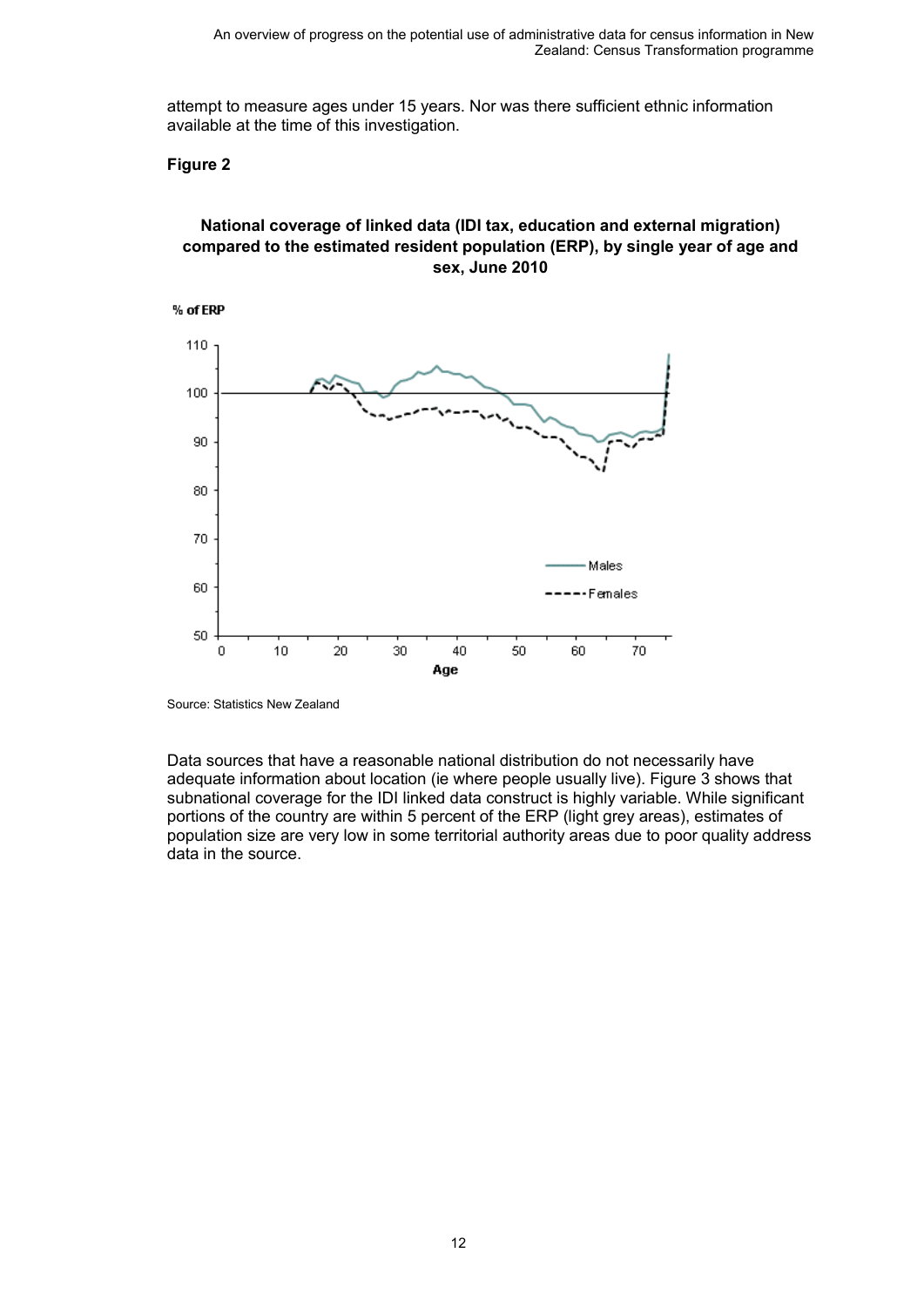<span id="page-12-0"></span>**Figure 3** 

#### **Territorial authority areas: Coverage of linked data (IDI tax, education, and external migration) compared to the estimated resident population, June 2010**



Source: Statistics New Zealand

More detailed analysis of the age-sex structure of sub-national territorial authority areas also shows a wide variation between areas. Figure 4 provides some examples. In some areas like Hamilton City, age structures show good agreement with the ERP. However major discrepancies are evident for other areas. For example, in the Western Bay of Plenty District, the total population agrees well, but the age distribution shows that undercounts in older adults are being balanced by an over-count of younger ages. In the Far North District most ages are well below the ERP, and in Dunedin City while ages over about 30 years correspond closely with the ERP, young adults are grossly underrepresented in the estimates constructed from linked IDI data.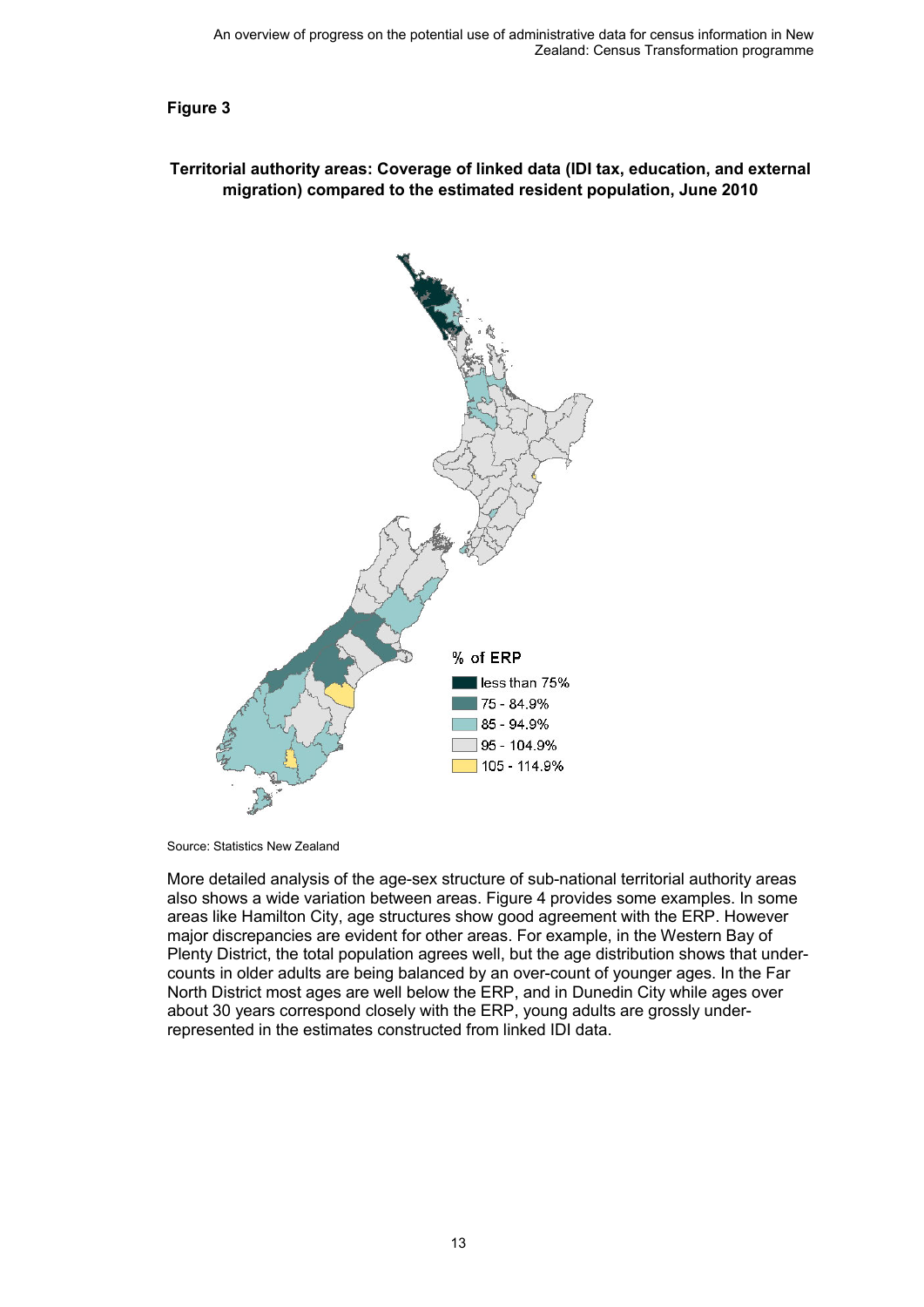#### <span id="page-13-0"></span>**Figure 4**

#### **Selected territorial authority areas: Coverage of linked data (IDI tax, education, and external migration) compared to the estimated resident population (ERP), by single year of age, June 2010**



Source: Statistics New Zealand

In terms of the availability of core demographic variables, linked administrative data sources available in the IDI at present do not support population statistics in the absence of a census, because:

- there is not enough information about children
- the quality of available address data is limited, which means that sub-national estimates for territorial authority total populations are inadequate
- ethnicity information is not adequate
- Māori descent information is not available
- linkage errors which are currently unable to be measured adequately may be distorting the results.

While there are obvious limitations, these early results are promising enough to continue. Some improvements could be made by including more datasets within the IDI. For example, the currently proposed addition of primary and secondary school enrolment data, birth registrations, and death registrations should improve the national coverage.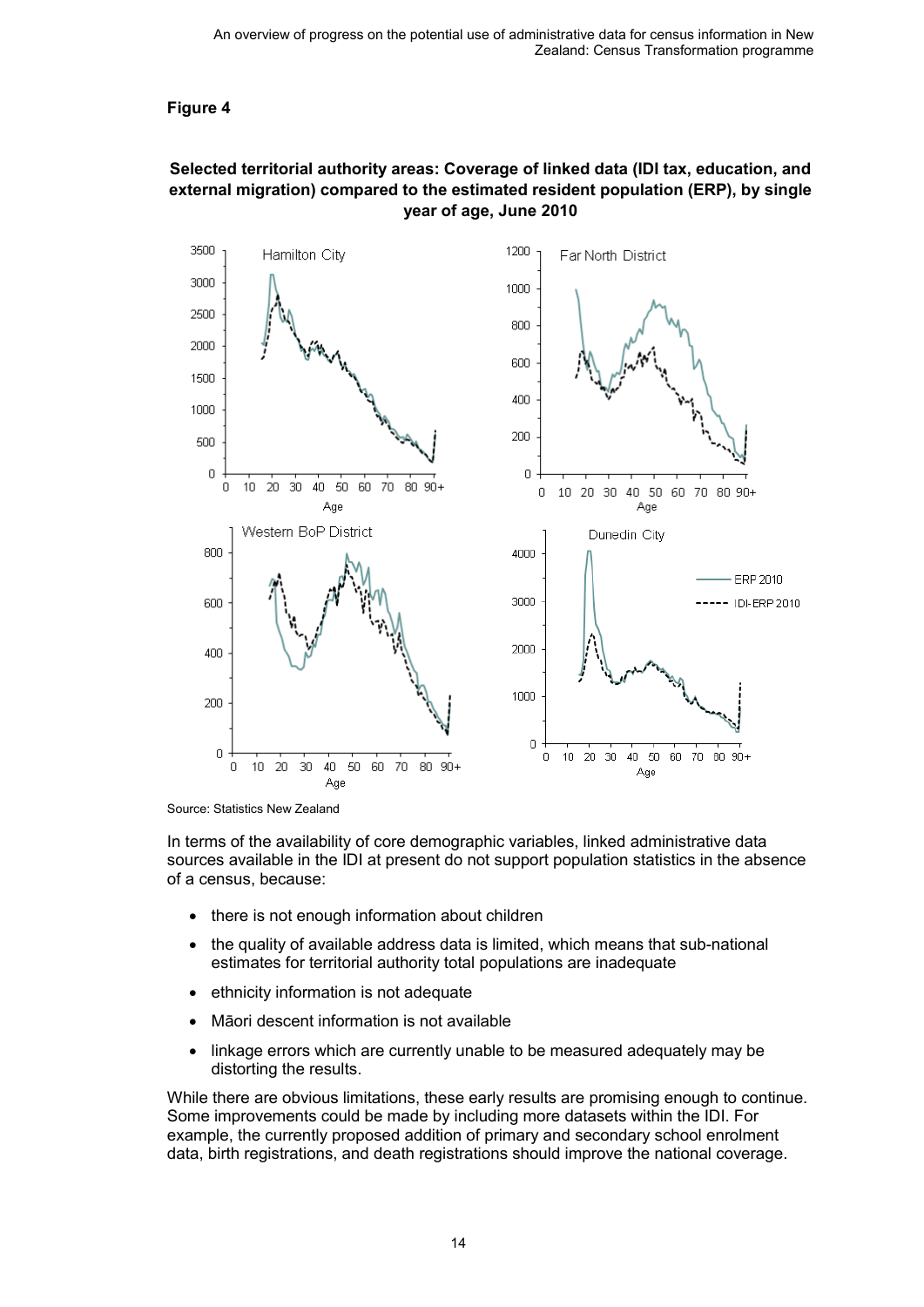Ministry of Health data appears to offer considerable potential for use in a future administrative census as it includes people of all ages. Health data would need to be linked to other sources in an integrated administrative database. To investigate this further, agreement with the Ministry of Health for access to unit record data would be needed. Privacy and ethical concerns and retaining independence between the use of census data for health funding allocation and population estimates also need to be considered.

The electoral roll is another source of good data about adults. However current legislation (Electoral Act 1993) does not permit transfer of person-level electronic files.

With more data sources linked together with sufficient accuracy it might be possible to produce good national population estimates across all ages. However these national counts are only the first step. There is little to be gained from linked data sources unless they can also provide good quality information for the core demographic variables of ethnicity and Māori descent, and the accurate and up-to-date address information needed to show how people are distributed around the country.

### <span id="page-14-0"></span>Using administrative data for information about the population (attributes)

As well as providing population counts, the current census includes questions that collect attribute information about socio-economic characteristics such as language and culture, education, work and income, health and disability, families and households, and housing.

A first stage high-level assessment of the potential for administrative sources to replace the current census attribute information has been undertaken (O'Byrne et al, 2014). Quite a number of administrative sources have been identified that hold some relevant information, and several sources are relied on heavily<sup>[2](#page-14-1)</sup>. However the potential to replace census questions is fairly limited. Nine of 39 current topics appear to be 'likely' to be satisfied with administrative data sources. A further seven were assessed as 'possible' and over half the 39 topics were considered 'unlikely' to be met through administrative sources.

Reasons that administrative sources may not be suitable include:

- information is only available for parts of the population and misses significant groups (eg post-school qualifications are available for New Zealand graduates since 2004, but not for qualifications gained previously, or from overseas institutions)
- only some of the categories are available (eg legally registered marriages and civil unions are recorded, but not de facto relationships)
- the information is not collected in administrative systems (eg language spoken)
- there is not enough information to construct more complicated derived variables (eg household and family arrangements, household crowding).

This indication that administrative sources are likely to contribute only a small proportion of current census topics reinforces the importance of understanding the essential information requirements provided by a census for small areas and population subgroups. On a more positive note, the results also indicate where administrative data is most likely to be useful in the current census model to improve quality where responses are missing, or possibly to replace questions. Examples include questions about participation in study, income, and income sources.

 $\ddot{ }$ 

<span id="page-14-1"></span><sup>&</sup>lt;sup>2</sup> In particular: Births, Death, and Marriage registrations, external migration arrival and departure cards, educational enrolment data, tax and income records, tenancy bond database and vehicle registrations.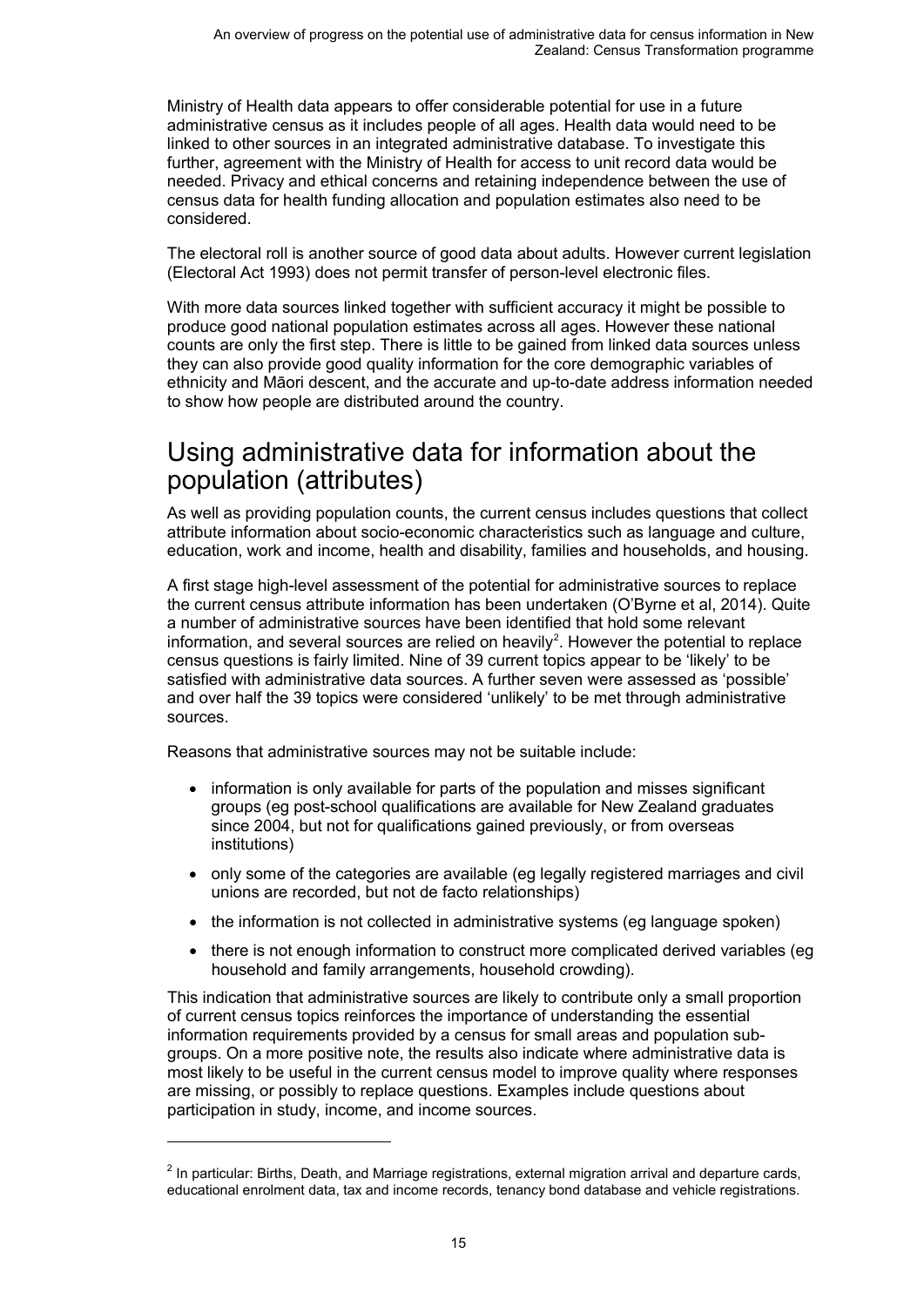### <span id="page-15-0"></span>How an administrative census could work in New Zealand

Based on these findings and other technical considerations, the initial five potential options for a census based on administrative data have been reviewed (Bycroft, 2013b) and two options remain:

- a national population register as the basis for population counts
- multiple linked existing administrative sources to produce a statistical population list.

The two options reflect international experience. The most direct route to an administrative census is through a formal New Zealand national population register. In the absence of a national population register, linking multiple sources of person-centred data is the next best approach to create a statistically derived list of the population. It is a more complex statistical approach, but similar to that investigated by the ONS (ONS, 2013).

The rejected administrative options are: Single source for population counts, an aggregate model and 'big data'.

Both remaining options would work as a system of linked administrative sources. The system relies on two 'base registers'. One is a population register, or else a statistically compiled list of everyone who lives in the country that would play the same role. The other base register is a national address register (a list of all valid addresses). The two base registers are connected through a record of the address where an identified person lives. These base person and address registers then serve as 'spines' that other data sources with information about the person or about the dwelling would be linked to.

A sample survey component would also be needed. A coverage survey is necessary to provide an independent validation of the administrative data. Without a population register, statistical methodologies are likely to play a key role in the estimation of the population. A large scale sample survey may be necessary for attribute information which cannot be obtained from administrative sources.

## <span id="page-15-1"></span>A national population register

 $\overline{a}$ 

Although New Zealand does not have a national population register, its inclusion as an option is necessary given that this is the successful international model. This is not to say that Statistics NZ advocates for a national population register. The position is a conditional one. If a national population register were to be introduced on its own merits, and proved to be of high quality, then this would be the best option to pursue for an administrative census.

While no specific costings have been carried out for establishing a New Zealand population register, international evidence indicates that a population register would be a high cost investment. Statistics Canada (2012), reports that a 1999 study estimated the cost of establishing a 'Common Client Identifier' supported by biometrics technology, at between \$1.1 billion and \$3.6 billion. And in 2003 start-up costs of a national identity card system were estimated at \$3 billion to \$5 billion. This compares to the approximately \$660 million cost of the Canadian census. In the UK, a voluntary identity card system was estimated at £5 billion to run over 10 years<sup>[3](#page-15-2)</sup> and was axed by the incoming coalition government in 2010. By comparison, the cost of the 2011 Census of England and Wales was around £500 million.

<span id="page-15-2"></span><sup>3</sup> For example, The Independent, 12 May 2010 http://www.independent.co.uk/news/uk/politics/nationalidentity-card-scheme-to-be-axed-1971897.html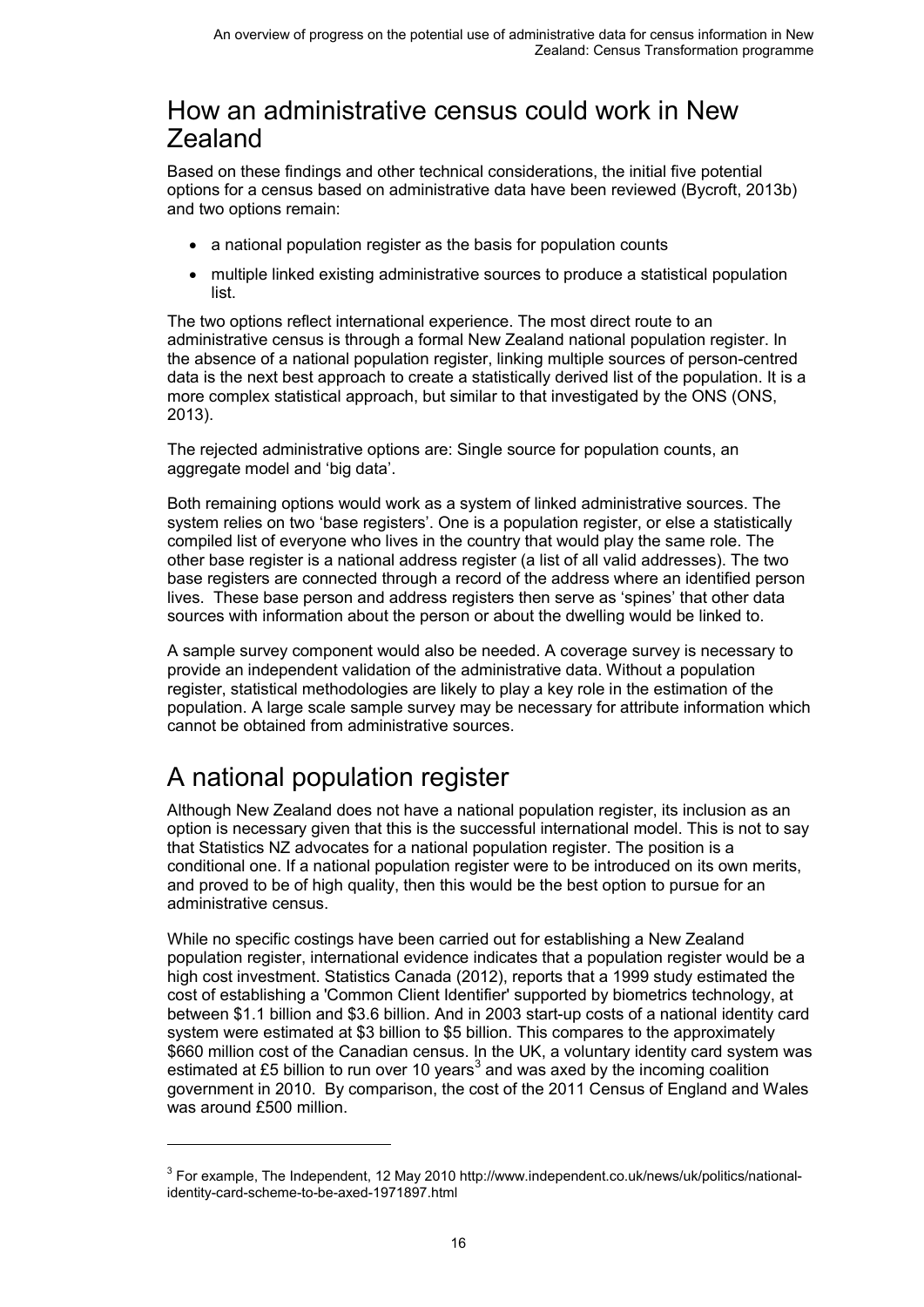Statistical purposes are not likely to provide sufficient rationale for a population register, and so the cost would need to be justified by the benefits for administrative use. Privacy is likely to be a major concern, and a public debate would be required to determine acceptability, and this too would need to be informed by a clear statement of benefits. The Office of the Privacy Commissioner considers it unlikely that the benefits of a national population register would outweigh the privacy risks.

At present, there is no overt demand for a national population register in New Zealand, and even if a need were established, the time to implementation could be a decade or more. Given this uncertainty, Statistics NZ assumes that there will be no national population register established in New Zealand within the next 10 to 20 years, and therefore effort is placed on statistical solutions.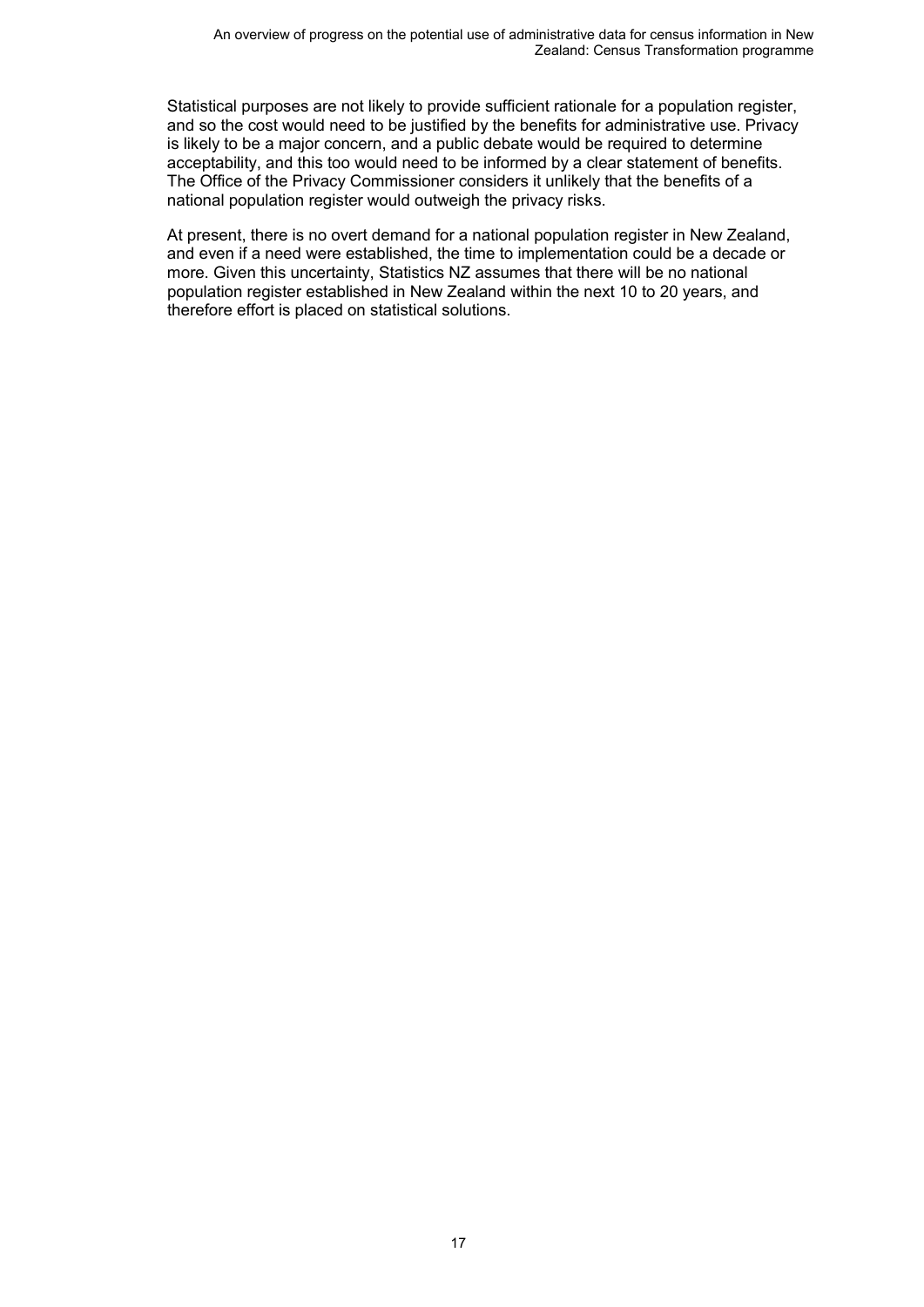

## <span id="page-17-0"></span>5 Towards the future

## <span id="page-17-1"></span>Future pathway for the New Zealand census

The next key part of the design process integrates the model for the development of person-centred administrative data with the development and investment activity in modernising the current census model. Figure 4 shows a likely future pathway for the New Zealand census. The barriers to moving to the next step become progressively higher and the model may settle at some point on the way. Equally, some steps might be missed, for example, if a mandatory population register were introduced.

<span id="page-17-2"></span>

Source: Statistics New Zealand

Modernising the current census takes a path of increasing use of technology working towards a fully web-based or 'online' census, reducing reliance on field staff and paper, and increasing use of administrative data and systems where this adds value.

Investing in the base registers suggested above will benefit both the efficient conduct of the current census and support a shift to an administrative census. Most importantly, the need for a comprehensive and accurate address list for mailing out census Internet codes is a forerunner to the basic requirement of a national address register in an administrative model. Use of administrative data for information missing from the census questionnaire, or for people missed by the census, could improve the current model, and starts to crystallise the best opportunities for using more administrative data.

Modernising the current census and development of alternative administrative approaches are inter-dependent. High quality censuses are essential in the short to medium term for testing the adequacy of administrative alternatives and understanding where improvements are needed. It is likely that two or more censuses may be needed before a decision to change the census approach could be made.

It is not yet clear how far the model can evolve. One possible outcome of investment in modernising the current census and the investigations of administrative data could be a hybrid model: a new combination of an efficient online census that maximises the use of administrative data, that relies on surveys only for essential information unavailable in administrative sources, and where field staff are concentrated on the hard-to-reach population, a group that is often the most important for policy.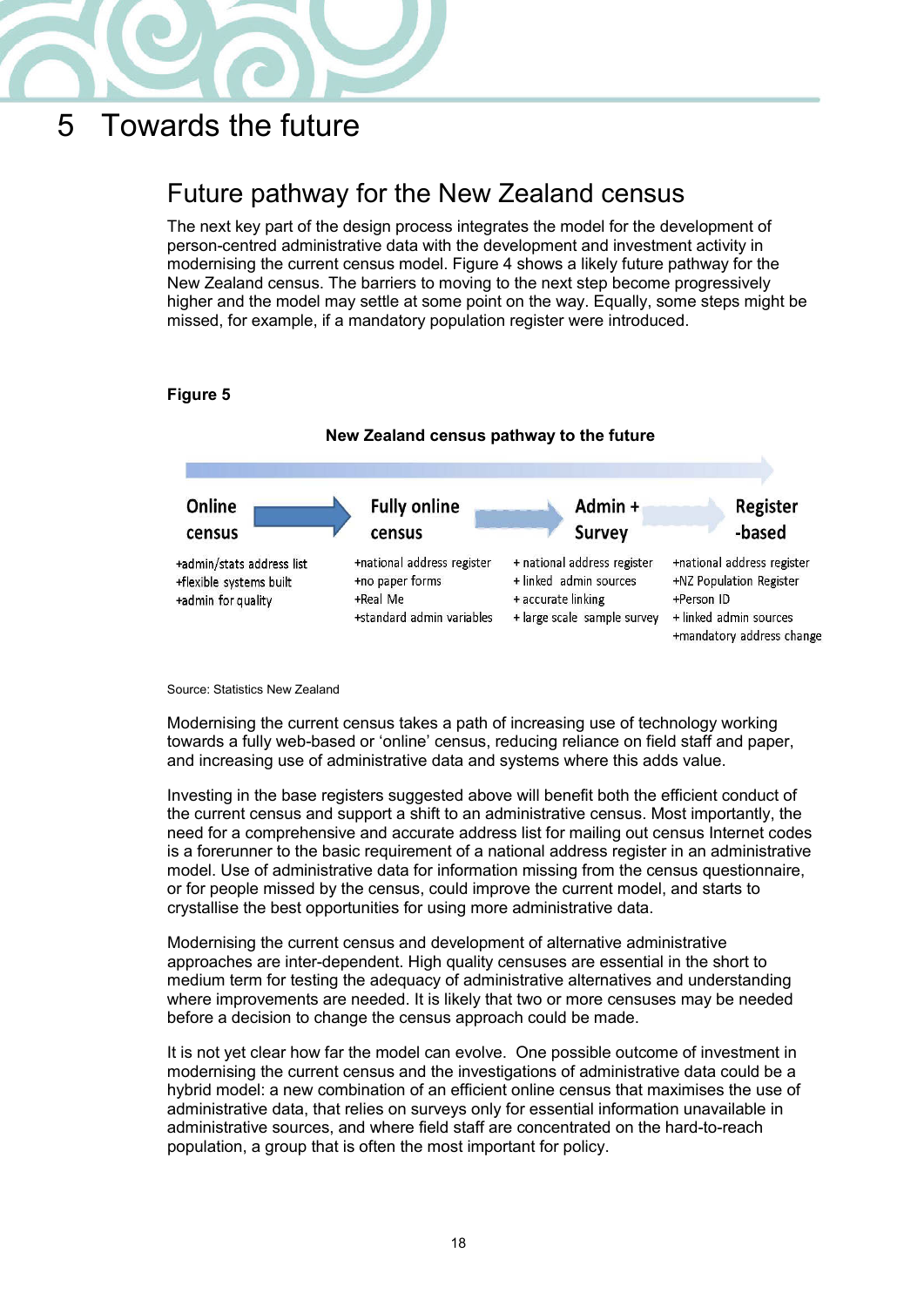## <span id="page-18-0"></span>Alignment with cross-government initiatives

To support the pathway outlined above, government administrative data sources and infrastructure will need to be strengthened to meet the statistical requirements for census and population statistics. Improvements can be grouped under requirements for:

- a national authoritative address listing
- accurate and up-to-date residential address collected by government
- high coverage of the population
- accurate linking of person-centred data sources
- standardised collection of core variables (eg ethnicity, Māori descent).

Future censuses will operate in a future administrative environment that will look different from today. Recent government initiatives within Better Public Services and the Government ICT Strategy<sup>[4](#page-18-1)</sup> are at the forefront of changing how government interacts with its citizens and offer real opportunities for enhancing the statistical value of administrative data and systems.

A workshop with key agencies and programmes was held in April 2013 to create awareness of the census transformation programme, and to identify common strategic goals and areas of strong alignment.

The Government ICT Strategy focus area on 'Information as an Asset' provides a supportive environment and an all-of-government view aimed at unlocking the value of government information.

The Government ICT Strategy focus area on 'Digital by Default' will drive significant changes to how government interacts with citizens, mainly through Better Public Services Result  $10<sup>5</sup>$  $10<sup>5</sup>$  $10<sup>5</sup>$ . It is through the interactions with citizens that much 'information' is generated. If the connection can be made between digitising transactions with government and the value of that information for further re-use, then important quality gains could be achieved. As just one example, the Result 10 goal of 'easy to carry out', enabled by smart online forms and service design principles, could include harmonised collection of ethnicity to the appropriate standard. The adoption of data standards and a high uptake of RealMe is another avenue for improving the usability of some variables like ethnicity or current address.

Improving government holding of addresses is the single most important factor, and this is underpinned by work that Land Information New Zealand  $(LINZ)^6$  $(LINZ)^6$  is doing to improve the quality, coverage, and accessibility of authoritative address data in New Zealand. Statistics NZ is working closely with LINZ on this development.

Analysis for Outcomes<sup>[7](#page-18-4)</sup> brings together key person-centred data from across a range of agencies through extension of Statistics NZ's IDI, and is aimed at research across government sectors, often in relation to specific service sub-populations. This is different from the population measurement function of census. It may also lead to greater demand for the detailed reference population data provided by census and population statistics. Analysis for Outcomes will determine priorities for the addition of new administrative datasets to IDI to support the analytics and insights work programme and this will also

 $\ddot{ }$ 

<sup>4</sup> Government ICT Strategy and Action Plan to 2017 http://ict.govt.nz/strategy/introduction/

<span id="page-18-2"></span><span id="page-18-1"></span><sup>5</sup> Better Public Services - Result 10 http://www.dia.govt.nz/Better-Public-Services

<span id="page-18-3"></span> $6$  New Zealand Geospatial Office and New Zealand Geospatial Strategy http://www.linz.govt.nz/geospatial-office

<span id="page-18-4"></span><sup>7</sup> Analysis for Outcomes Cabinet paper http://www.treasury.govt.nz/releases/2013-09-11: Better Public Services next priorities http://www.ssc.govt.nz/bps-next-priorities.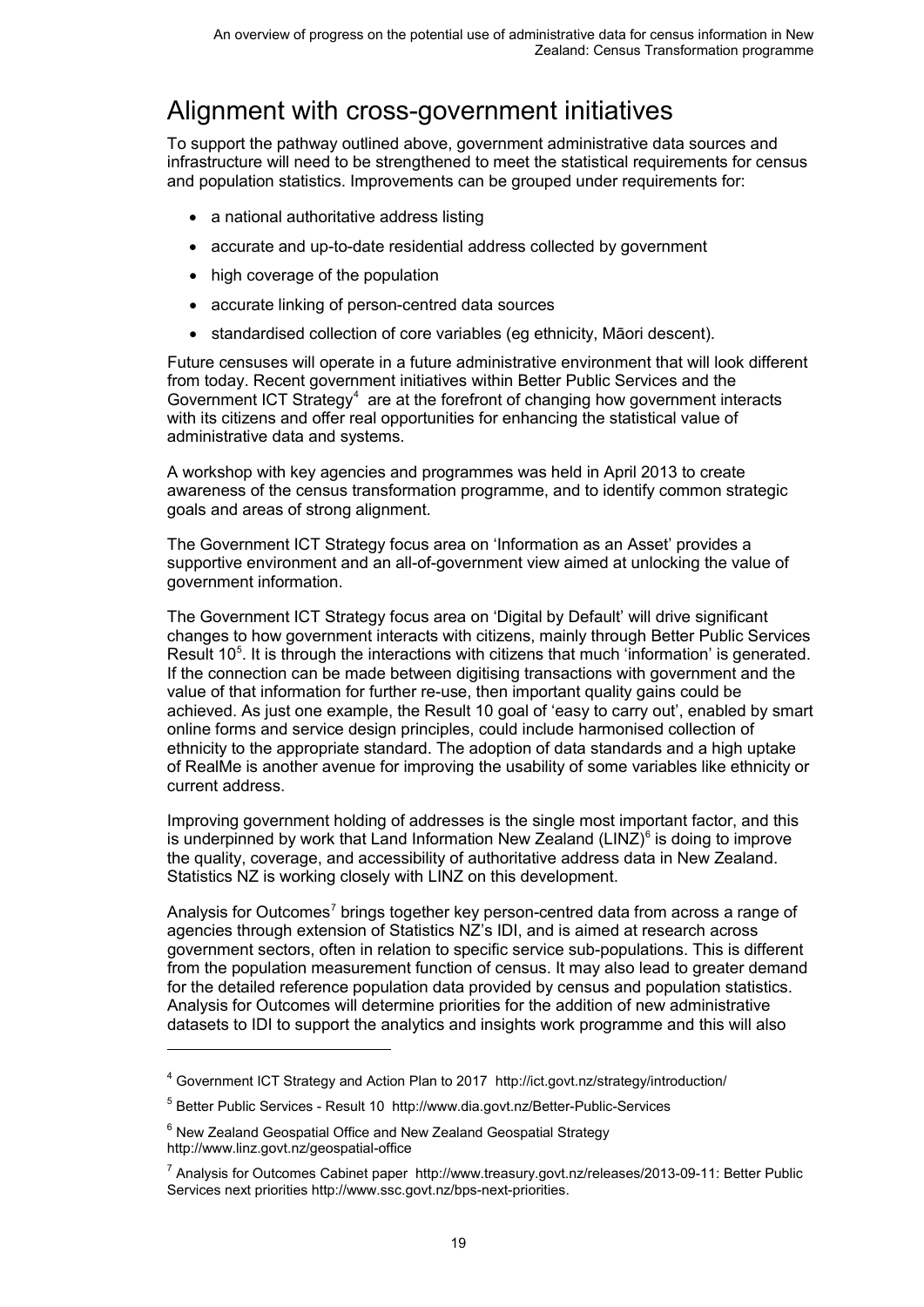support investigations into an administrative census. However improvements to the quality of source data are largely outside the scope of Analysis for Outcomes.

None of these cross-government initiatives are aimed at population measurement. Some like RealMe are voluntary and consent based, others are specific to a government service. It remains unclear whether any of these initiatives will be sufficient to eventually allow administrative data to replace the current census approach.

To contribute significantly to the ability to use government data for statistical purposes in general, new developments would need to recognise a basic principle that statistical use should be built in by design. It would be beneficial if agencies considered broader re-use when updating or developing data and systems.

Potential areas of exploration include:

 $\ddot{ }$ 

- use of standard concepts, definitions and questions
- authoritative sources of information
- standard storage and documentation formats
- agencies publicly documenting data they hold
- agencies actively assuring the quality of their own data.

Improvements in the usability of person-centred data will have benefits well beyond possible use in the context of the census. Better management of data sources, standardisation of common input data and other factors as outlined under ICT Strategy Action Plans for managing information as an asset will add value to the agencies that own them and for cross-agency analysis of outcomes.

This desire to strengthen the strategic value of administrative data sources held by government agencies is evident internationally. For example, in Australia, Principle 1 of the High Level Principles for Data Integration<sup>[8](#page-19-0)</sup>states:

"Responsible agencies should treat data as a strategic resource and design and manage administrative data to support their wider statistical and research use."

In the United Kingdom, the UK Statistics Authority released a monitoring report on 'Creating official statistics from administrative data' which offers some conclusions on the way forward to making more effective statistical use of administrative data. These include the need for government to find ways to make it easier for statisticians to identify and use administrative sources that have the potential to produce valuable statistics; harmonising definitions and standards in different administrative sources where possible; and that statisticians should be centrally involved in the design and operation of administrative systems that are used to produce statistics.

In February 2014, the United States Government's Office of Management and Budget released a memo entitled 'Guidance for providing and using administrative data for statistical purposes' to help both programme and statistical agencies use administrative data more fully in a manner that respects privacy and protects confidentiality. Specifically, this guidance "will help program agencies manage their administrative data with statistical purposes in mind," and identifies the benefits for agencies in doing so. For example, "the increased use of administrative data will enhance agencies' ability to build evidence on which to evaluate the effectiveness of their programs and policies."

<span id="page-19-0"></span><sup>&</sup>lt;sup>8</sup> High level principles for data integration involving Commonwealth data for statistical and research [purposes](http://www.nss.gov.au/nss/home.NSF/pages/High+Level+Principles+for+Data+Integration+-+Content?OpenDocument) Australian Bureau of Statistics website, Accessed 13/03/2014.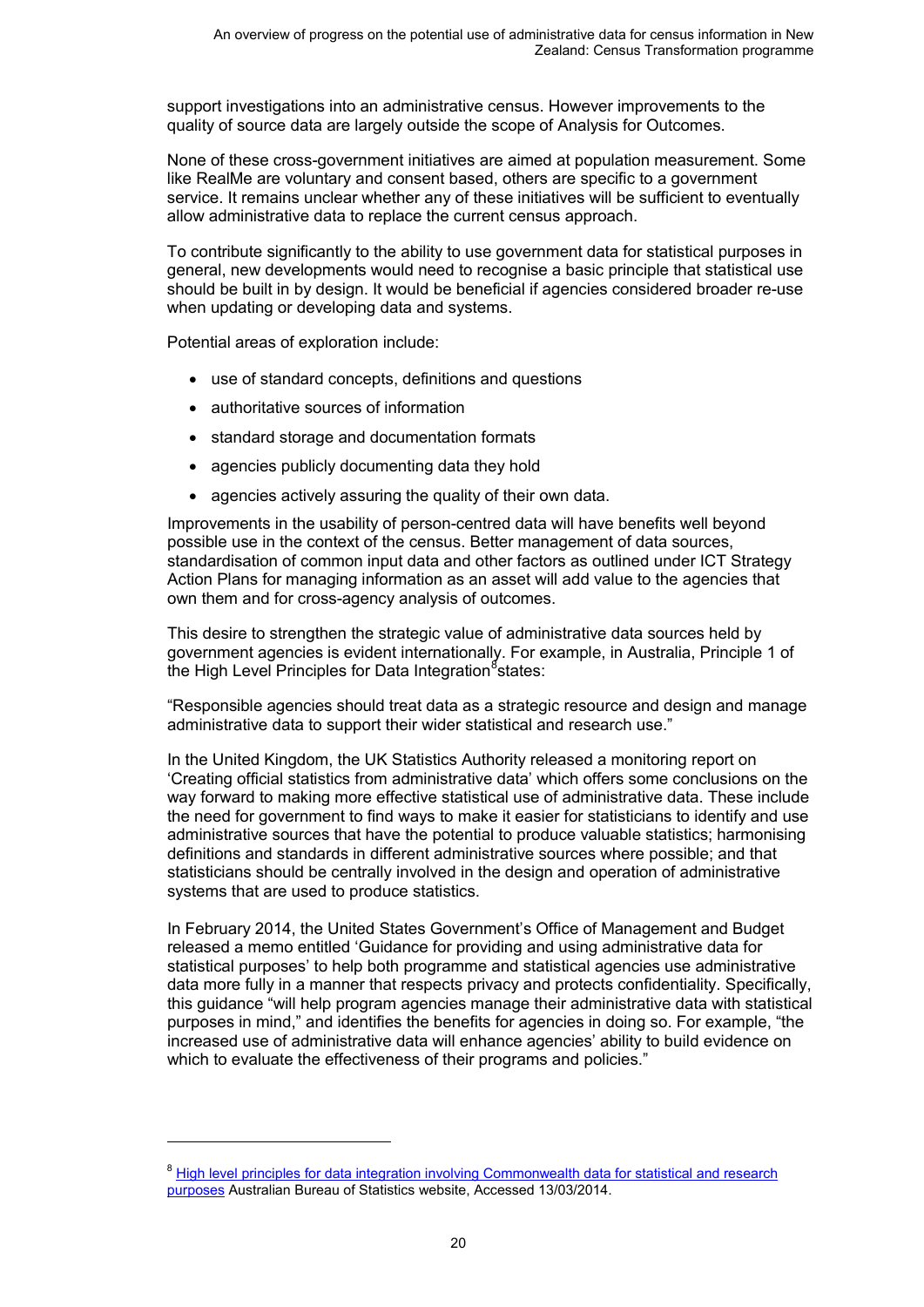## <span id="page-20-0"></span>6 Conclusion

Strong inter-dependencies exist between government policies, administrative data, and census information. A model where administrative data is the main source of population counts requires suitable administrative sources and the ability to link them accurately, as well as an appropriate legal environment and public acceptability.

Making greater use of administrative sources requires a change in the relationship between Statistics NZ and government 'provider' agencies. At present, use of administrative data is largely opportunist and Statistics NZ would need to take a stronger influential role to take full advantage of opportunities emerging in the current fastchanging environment. Creating an administrative census would need to be a shared goal across multiple agencies

At the same time, achieving Better Public Services outcomes through targeted initiatives is creating greater demand for census and population information at detailed breakdowns and for small areas. These targeted interventions and greater use of administrative data as 'information' lead to a greater need to understand finely grained reference populations – information provided by the census. The aim of census transformation and investigations into the use of administrative data is to ensure that proposals for future censuses are the result of joined up cross-government thinking.

Because of the high value and importance of census information, any changes to the way the information is produced require open communications with stakeholders and a rigorous quality assurance process. During consultation undertaken in 2013 a number of agencies noted the importance of maintaining the current census model to protect the ongoing availability of valid population information, and stated that any replacement with administrative data should only be introduced when it has been robustly tested and able to reliably produce the necessary information.

The quality of census information is a key determinant of benefits. The first question is, 'How good do population statistics need to be?' Priorities for the coming year will be to develop specific quality criteria for core population statistics and for attribute information for small areas and small groups (how accurate, how often, at what geographic levels?). Determining essential census information requirements for Māori will also be a priority.

Users of census and population statistics are used to a range of census variables being available every five years, and will take time to work through the issues arising when they are challenged about what information they need, how often they need it, and how accurate it needs to be.

Public acceptability, especially around privacy, is a key determinant of whether any approach to census-taking is viable. Work to identify the privacy and legal issues for an administrative census is underway.

### <span id="page-20-1"></span>Next steps

The findings reported here are the results of initial investigations, with some avenues more advanced than others. The programme will continue with the technical and stakeholder engagement work already underway, and place more emphasis on developing legislative and policy implications. Next steps include:

• A technical stream involving wider investigation of administrative sources and research into statistical methodologies. The best constructed administrative files will be tested against the 2013 Census results and options will be refined, and assessed against transparent criteria. The focus is on developing the most feasible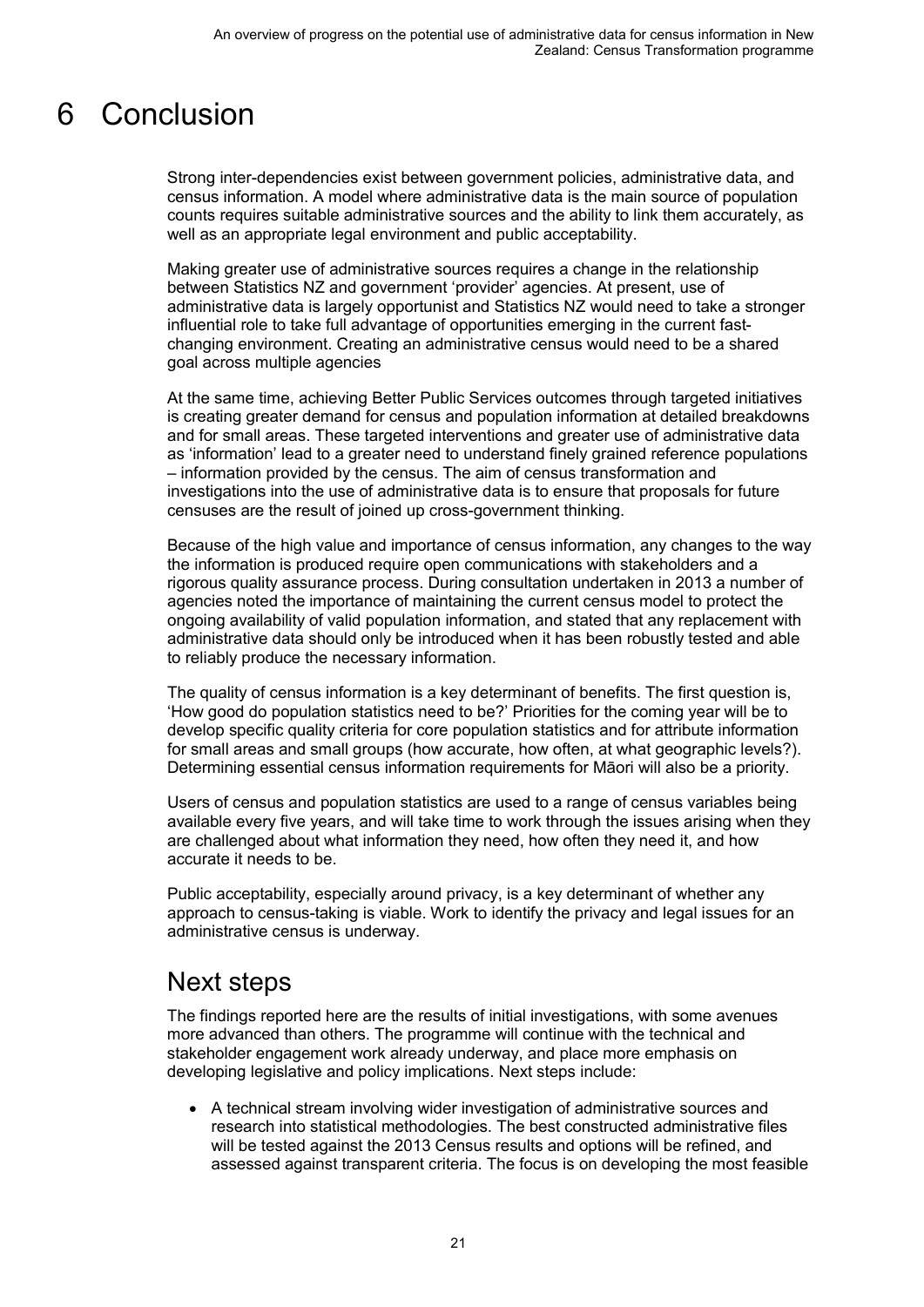form of an administrative census, and understanding the role of sample surveys and estimation methods.

- Part of the technical stream includes investigation of specific use of administrative data in a modernised census to reduce respondent burden, improve quality, or gain efficiencies.
- An external engagement stream, with a focus on working with key users of census information to develop specific quality criteria and to discuss trade-offs. Engagement includes work to understand public attitudes to issues raised by use of linked administrative data for census.
- A legislative and policy stream which will look at what changes and decisions across government would be necessary to implement an administrative census, and how best to leverage off and support government-wide initiatives for mutual benefit.

The extent of the future role of administrative data in producing census and population statistics information remains unclear, and timeframes are uncertain. Regardless of how census will change in future, investigation of administrative data and improvement of administrative sources to make person-centred administrative data more usable will have wide application and be beneficial in its own right.